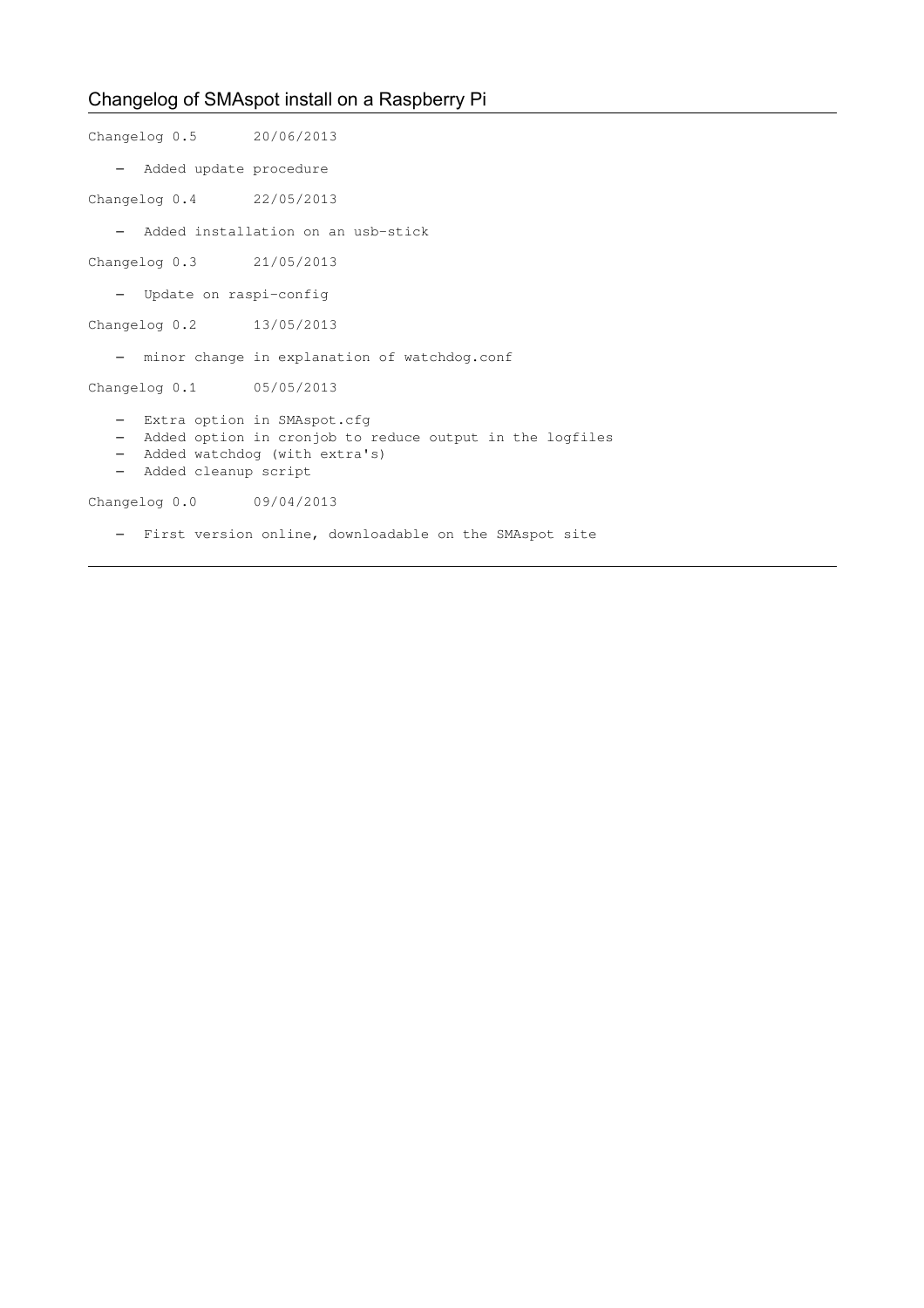# **Introduction**

This document includes all steps on how to install SMAspot <https://code/google.com/p/sma-spot/>on a Raspberry Pi<http://www.raspberrypi.org/>

Hardware used: 1x – Raspberry Pi version B 1x – SD-card 4GB (The OS will need 2GB, the rest is for storage) 1x – Wifi dongle (only if needed, the Pi has a LAN-port) 1x – USB bluetooth dongle (some work some don't, see [http://elinux.org/RPi\\_VerifiedPeripherals\)](http://elinux.org/RPi_VerifiedPeripherals) 1x – Power adapter with micro usb connector 1x – Enclosure

All can be bought at Element14 (Farnell) or RS Components: <http://www.farnell.com/> <http://uk.rs-online.com/web/generalDisplay.html?id=raspberrypi>

In general costs will be around €70-100

Windows users will need PuTTY to connect to the Pi: Download PuTTY here:<http://www.chiark.greenend.org.uk/~sgtatham/putty/download.html>

------------------------------------------------------------------------------------------------------------------------ Commands to be entered on the Pi's commandline will be *arial italic* and are not preceded by an  $>$  or \$ as can be seen in other tutorials. Text for scripts and configfiles are in this small font and text in blue means you have to enter your own settings/name Finally small but same font is used for not necessary options. ------------------------------------------------------------------------------------------------------------------------

## **Installing the Raspberry Pi**

Let's start with information on the installation of the Pi itself. First the latest Raspbian OS is downloaded from:<http://www.raspberrypi.org/downloads>and is transferred to a sd-card. The procedure for Windows, Mac OS X and Linux can be found here: [http://elinux.org/RPi\\_Easy\\_SD\\_Card\\_Setup](http://elinux.org/RPi_Easy_SD_Card_Setup)

## **In this how-to the image used is: 2013-02-09-wheezy-raspbian.img**

Start the Pi for the first time:

Put the prepared sd-card into the Pi, connect the power and a LAN cable. When the Pi starts, you should see a red led on and a green led flashing. Log on to your router and find the corresponding IP-address for your Pi (in your DHCP client list).

Start PuTTY (for windows users, copy/paste does work in PuTTY to make it easier with the longer commands) or if you are using Linux, go to a terminal and type *ssh pi@192.168.x.x*

Standard login User-id: *pi Password: raspberry*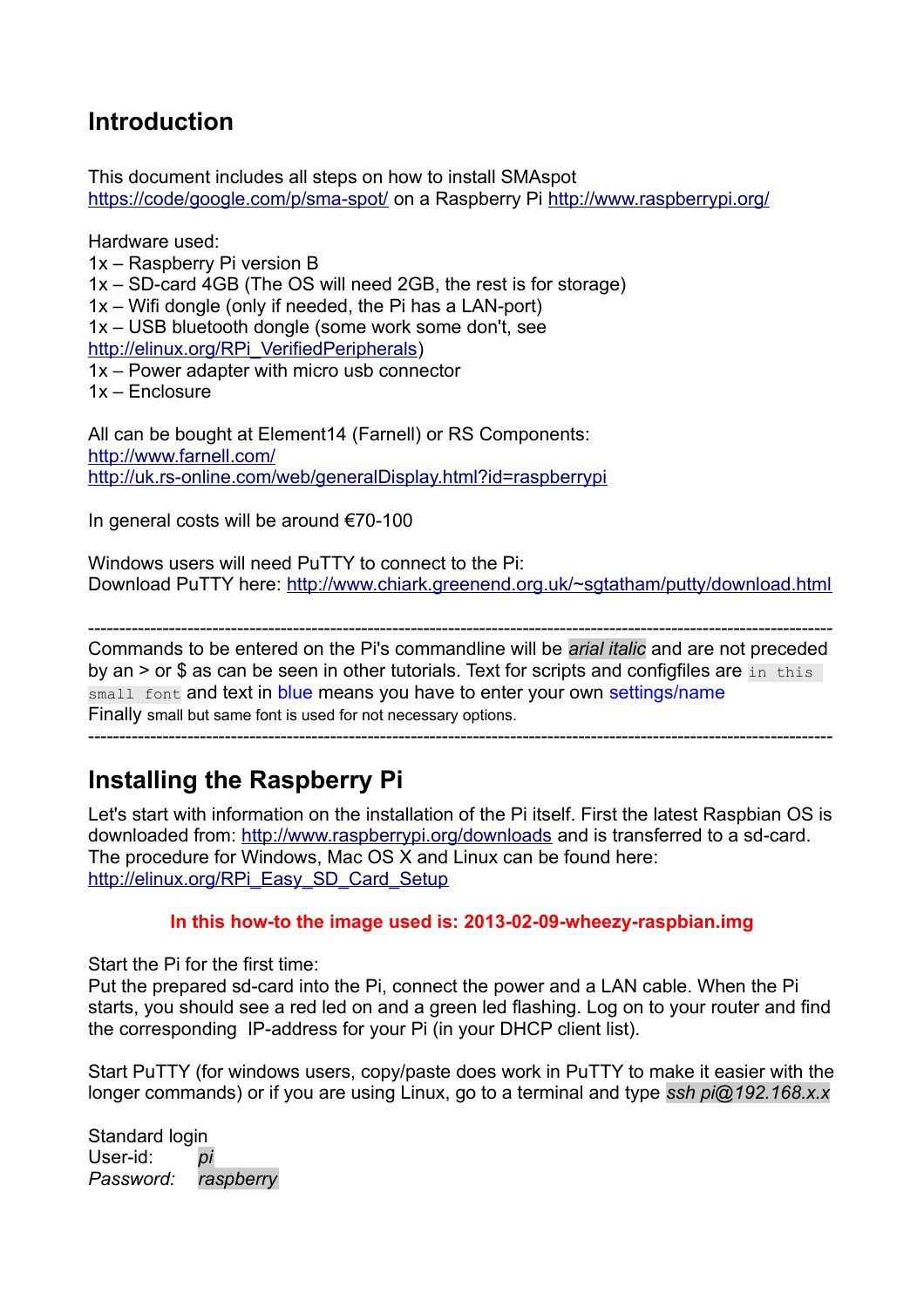## Configuring the system:

## *sudo raspi-config*

| Raspi-config |                                                                                                                                                      |                                                                                                                                                                                                                                                                                                                                            |
|--------------|------------------------------------------------------------------------------------------------------------------------------------------------------|--------------------------------------------------------------------------------------------------------------------------------------------------------------------------------------------------------------------------------------------------------------------------------------------------------------------------------------------|
|              | info<br>expand rootfs<br>overscan<br>change pass<br>change locale<br>change_timezone<br>memory split<br>overclock<br>ssh<br>boot behaviour<br>update | Information about this tool<br>Expand root partition to fill SD card<br>Change overscan<br>configure keyboard Set keyboard layout<br>Change password for 'pi' user<br>Set locale<br>Set timezone<br>Change memory split<br>Configure overclocking<br>Enable or disable ssh server<br>Start desktop on boot?<br>Try to upgrade raspi-config |
|              | <select></select>                                                                                                                                    | <finish></finish>                                                                                                                                                                                                                                                                                                                          |

To navigate in above menu use the up and down arrow:

```
– expand_rootfs
```
The installed OS uses 2GB, this will make the rest of the sd-card accessiblechange\_pass Give the Pi your own password

– change\_time zone

```
According to where you live ;-)
```

```
– memory_split
```
Since there will be no screen attached to the Pi, I selected only 16Mb for the GPU, the rest can be used by the CPU

– ssh

Standard enabled, don't change this!

- boot\_behaviour
- no, the Pi will be connected to by ssh (PuTTY), without a monitor

– update

First time use for update/upgrade of raspi-config

Afterwards you return to the raspi-config menu. You can see a few extra options:

- overscan
- change\_hostname
- camera
- rastrack

None of the above are discussed here, since they are not necessary for the purpose of this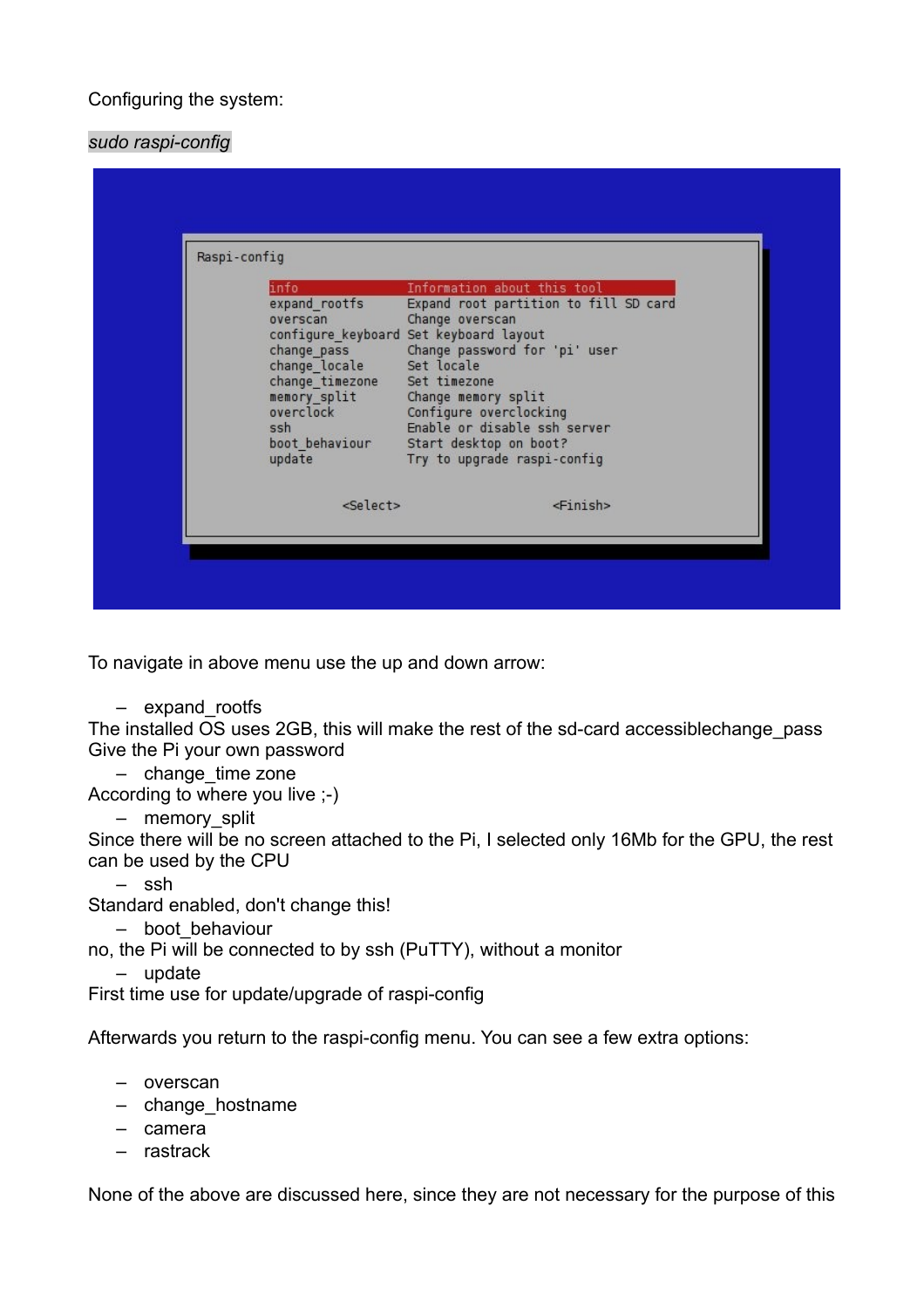how-to. So continue with:

– Finish

When you're at the bottom of the menu, use the right arrow to jump to Finish

You have to reboot now, some users experience that raspi-config ask for a Reboot Yes/No?, otherwise use the following command:

### *sudo shutdown -r now*

You can use *sudo reboot*, but I prefer the other command, because it stops services first instead of a direct reboot. If for some reason you want to shutdown the Pi (for example to place it somewhere else):

## *sudo shutdown -h now*

the argument -h is for halt, where -r is reboot.

The connection is closed, so you'll have to log on with the new password.

Start PuTTY again and make connection with the Pi (ip-address from the DHCP-client list, we will change this in a fixed address later)

## **Make the Raspbian OS up-to-date**

To do this, we install RPi-update (software from the Pi community) after an upgrade of all installed packages so far:

## *sudo apt-get upgrade*

After this command, you can see how many packages need an upgrade and how much space it will use on your sd-card. Answer **y** on the question if this allowed. Depending on how much packages need an upgrade this will take from several minutes up to a (half) hour.

When using commands like *sudo apt-get install thequickbrownfox* there always will be the question if you want to install the extra Mb's. The answer should be **y** otherwise it's of no use to enter the command in the first place. There will be plenty of text scrolling over the screen and it might take a while. Just consider the Pi with its 700MHz processor a Pentium 2 computer from last century.

## **Installing Rpi-update:**

Rpi-update depends on the software package git:

*sudo apt-get install git-core*

Followed by the command:

*sudo wget http://goo.gl/1BOfJ -O /usr/bin/rpi-update && sudo chmod +x /usr/bin/rpi-update*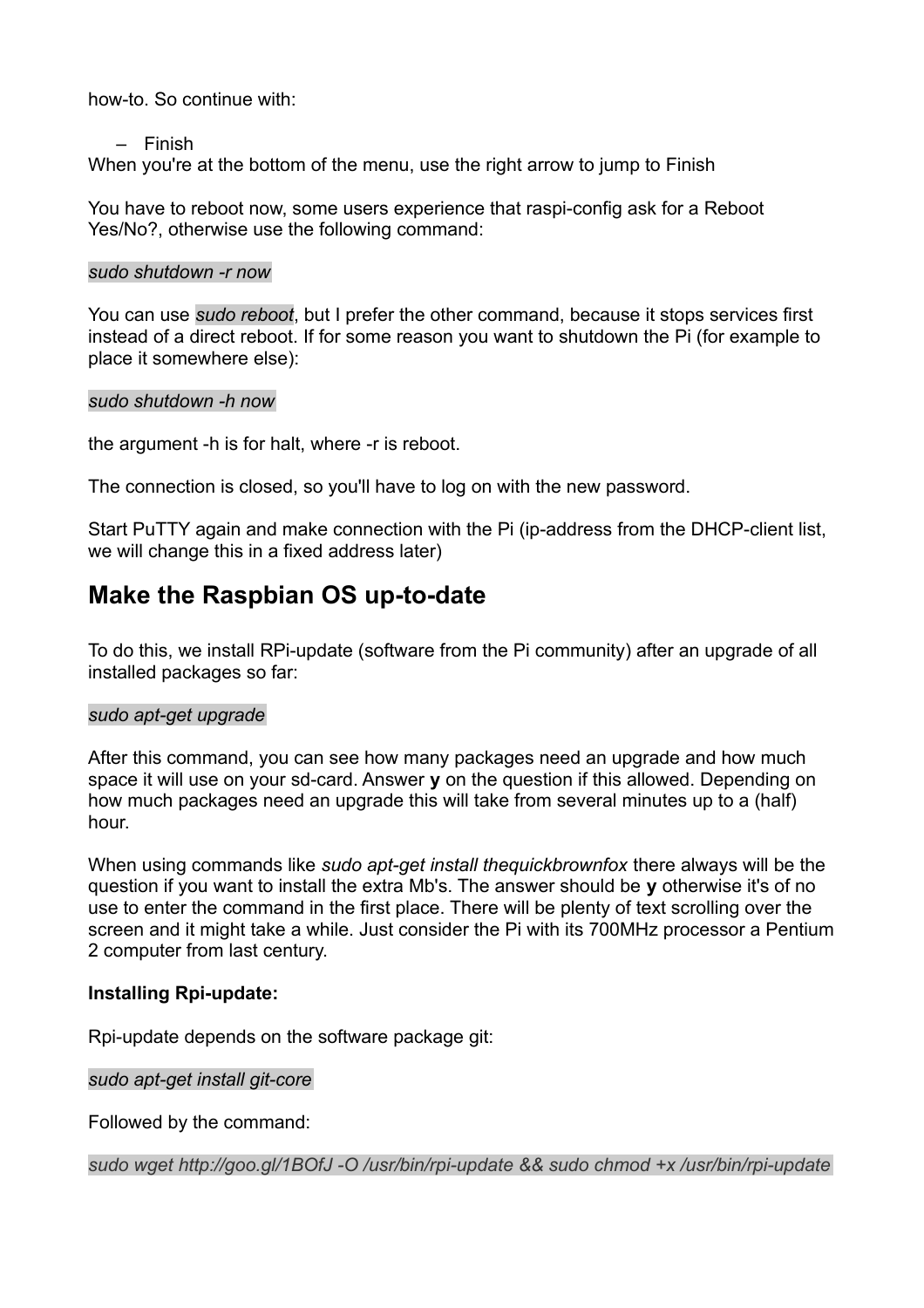To update the Pi-firmware:

#### *sudo rpi-update*

After a successful update, the Pi needs a reboot. If it doesn't ask for it or goes automatically, you can give a reboot, connect again and retry above command again*.*

**Option** The Pi doesn't have a build-in hardware clock, instead you can use the NetworkTimeProtocol **[http://www.pool.ntp.org](http://www.pool.ntp.org/)**

*sudo apt-get install ntpdate sudo ntpdate -u ntp.ubuntu.com* **/Option**

#### **Give the Pi his fixed IP-address**

Comes in handy when your DHCP server mixes things up or to know on which address to log on each time you want to do something with the Pi.

#### *sudo nano /etc/network/interfaces*

You enter the interface configuration file of the Pi with the use of the nano text editor. The preface sudo runs the command with superuser rights.

The text should start with: auto lo

iface lo inet loopback iface eth0 inet dhcp

Replace dhcp with static and add address / netmask and gateway (things you can get from your modem/router)

It now will look like: auto lo

iface lo inet loopback iface eth0 inet static address xxx.xxx.x.xxx netmask xxx.xxx.xxx.x gateway xxx.xxx.x.xxx

Depending on your home network you enter the right numbers. Best is to choose an IPaddress outside the range of your DHCP server, but of course in the same subnetwork.

Save the file with Ctrl-O. Exit with Ctrl-X. If you forget to save, nano will ask on exit if you want to save or not. Answer: **y**

The Pi now has his own fixed IP-address, so you reboot:

#### *sudo shutdown -r now*

and log on with the newly given address.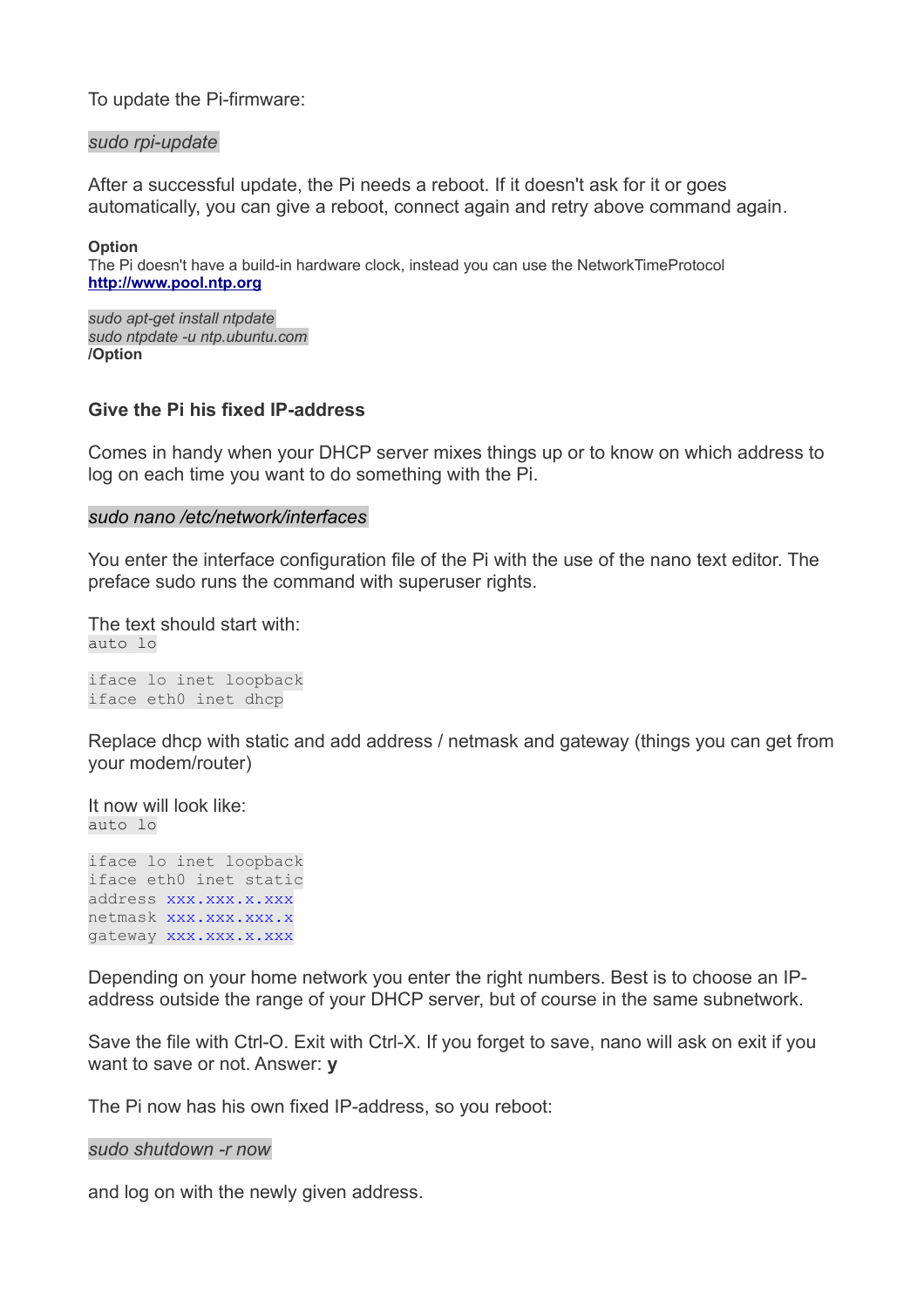# **How to install SMAspot on the Raspberry Pi?**

Finally you might think, but first things first. Install a bluetooth driver, it 's not there by default:

*sudo apt-get install bluetooth*

On screen you'll see: pi@raspberrypi ~ \$ sudo apt-get install bluetooth Reading package lists... Done Building dependency tree Reading state information... Done The following packages were automatically installed and are no longer required: libblas3gf liblapack3gf Use 'apt-get autoremove' to remove them.

**Option**

Besides sudo apt-get install and sudo apt-get upgrade, there are the commands sudo apt-get autoremove and sudo apt-get clean to get rid of unnecessary software packages **/Option**

Check for bluetooth connectivity with the SMA converter

#### *hcitool scan*

You should see something like this:

 $pi$ graspberrypi ~ \$ hcitool scan Scanning ... 00:80:25:24:9B:1B SMA001d SN: 2002170358 SN2002170358  $pi$ graspberrypi ~ \$

Make a note of the Bluetooth address xx:xx:xx:xx:xx We will use it later in the SMAspot.cfg file

Now there are two more package dependencies:

*sudo apt-get install libbluetooth-dev*

and the next one:

*sudo apt-get install libcurl3-dev*

It's oké to go with the new version libcurl4-openssl-dev

#### **Option**

You should consider to stop the Pi and make a copy of the image on the sd-card. In case you need it, next time you can skip a few steps and directly use the newly made backup-image on a (new) sd-card. **/Option**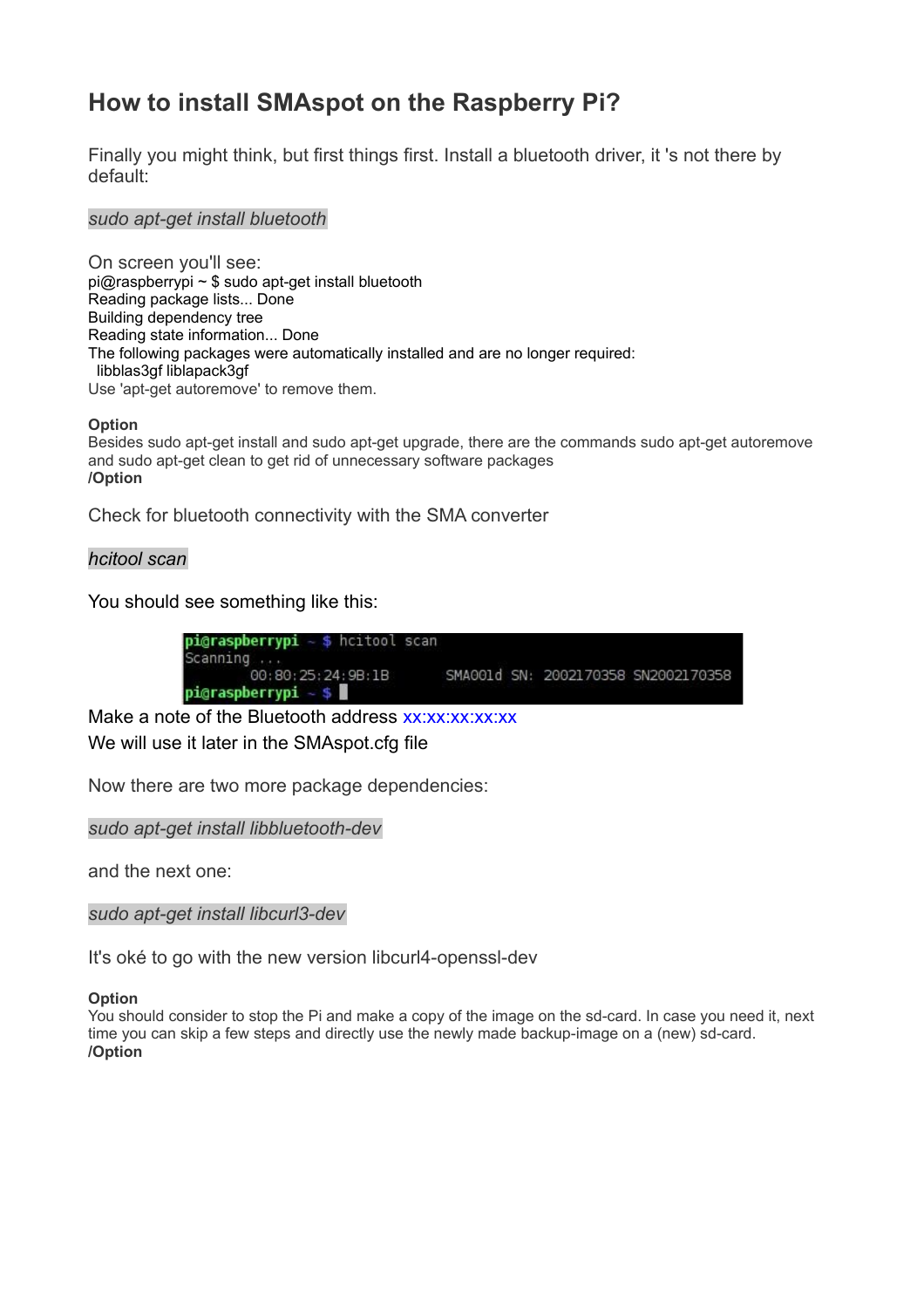## **Now it's really time to install SMAspot on the Pi**

If you want your SMAspot installed on an usb-stick, go to Install SMAspot on an usb-stick and when that's done return here \*\* but read /mnt/usb instead of /home/pi

First we create the folder where to install SMAspot and go to that folder

*cd /home/pi mkdir smaspot cd smaspot*

**\*\***

Now we download the source code, in this case the latest version 2.0.6

*wget https://sma-spot.googlecode.com/files/SMAspot\_SRC\_206\_Linux\_Win32.tar*

Let's unwrap:

*tar -xvf SMAspot\_SRC\_206\_Linux\_Win32.tar*

and compile SMAspot:

*make release*

You should see this on your screen:

#### pi@raspberrypi ~/smaspot \$ make release

- test -d bin/Release || mkdir -p bin/Release
- test -d obj/Release || mkdir -p obj/Release
- g++ -Wall -O2 -c Bluetooth.cpp -o obj/Release/Bluetooth.o
- g++ -Wall -O2 -c SMANet.cpp -o obj/Release/SMANet.o
- g++ -Wall -O2 -c SMAspot.cpp -o obj/Release/SMAspot.o
- g++ -Wall -O2 -c misc.cpp -o obj/Release/misc.o
- g++ -Wall -O2 -c strptime.cpp -o obj/Release/strptime.o
- g++ -Wall -O2 -c sunrise\_sunset.cpp -o obj/Release/sunrise\_sunset.o
- g++ -Wall -O2 -c CSVexport.cpp -o obj/Release/CSVexport.o
- g++ -Wall -O2 -c PVOutput.cpp -o obj/Release/PVOutput.o

g++ -s obj/Release/Bluetooth.o obj/Release/SMANet.o obj/Release/SMAspot.o obj/Release/misc.o obj/Release/strptime.o obj/Release/sunrise\_sunset.o obj/Release/CSVexport.o obj/Release/PVOutput.o -lbluetooth -lcurl -o bin/Release/SMAspot

If so, you are doing oké and the source code can be removed:

#### *rm SMAspot\_SRC\_206\_Linux\_Win32.tar*

After compiling is done, there is a new folder in your smaspot folder called bin, and in bin there is the subfolder Release. In the Release folder is the actual SMAspot software. Make sure you are in the smaspot folder (if you didn't move you are still there):

*cd /home/pi/smaspot*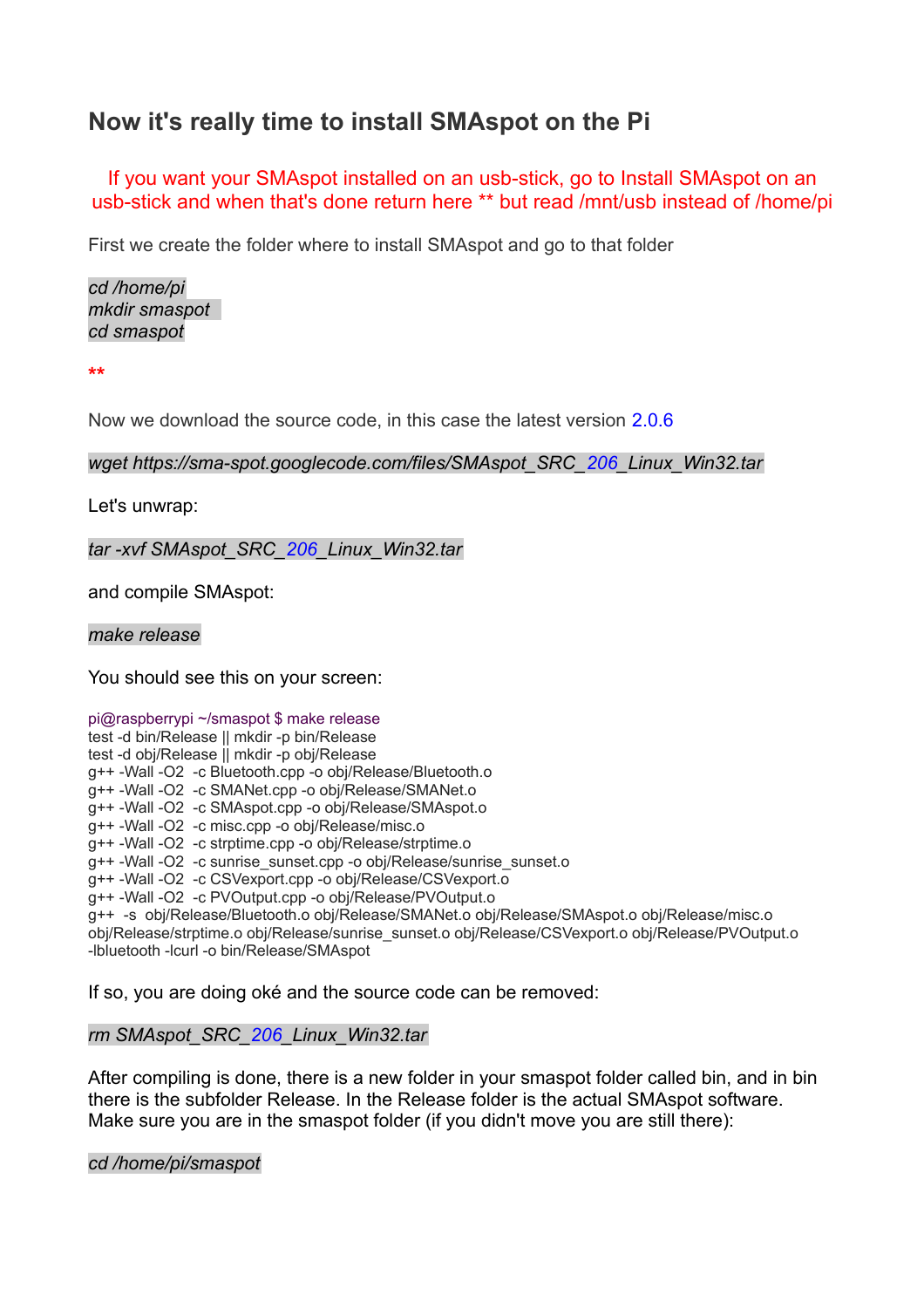Let's configure the config file:

#### *nano SMAspot.cfg*

The following will appear on your screen, some things need to be changed some don't.

############################################################################ # \_\_\_\_ \_\_ \_\_ \_ \_ # / \_\_\_|| \/ | / \ \_\_\_ \_ \_\_ \_\_\_ | |\_ #  $\lambda_{\text{max}} = \lambda_{\text{max}} + \lambda_{\text{max}} + \lambda_{\text{max}} + \lambda_{\text{max}} + \lambda_{\text{max}} + \lambda_{\text{max}} + \lambda_{\text{max}} + \lambda_{\text{max}} + \lambda_{\text{max}} + \lambda_{\text{max}} + \lambda_{\text{max}} + \lambda_{\text{max}} + \lambda_{\text{max}} + \lambda_{\text{max}} + \lambda_{\text{max}} + \lambda_{\text{max}} + \lambda_{\text{max}} + \lambda_{\text{max}} + \lambda_{\text{max}} + \lambda_{\text{max}} + \lambda_{\text{max}} + \lambda_{\text{max}} + \lambda_{\text{max}} + \lambda_{$  $\#$   $)$   $|$   $|$   $|$   $\lambda$   $\lambda$   $|$   $|$   $|$   $\lambda$   $\lambda$   $|$   $|$   $|$   $|$ # |\_\_\_\_/|\_| |\_/\_/ \\_\\_\_\_/ .\_\_/ \\_\_\_/ \\_\_|  $\#$   $\Box$ # # SMAspot.cfg - Configuration file for SMAspot.exe # SMAspot - Yet another tool to read power production of SMA solar inverters # (c)2012-2013, SBF (mailto:s.b.f@skynet.be) # # DISCLAIMER: # A user of SMAspot software acknowledges that he or she is receiving this # software on an "as is" basis and the user is not relying on the accuracy # or functionality of the software for any purpose. The user further # acknowledges that any use of this software will be at his own risk # and the copyright owner accepts no responsibility whatsoever arising from # the use or application of the software. # ############################################################################ # SMA Inverter's Bluetooth address # Windows: smaspot -scan # Linux : hcitool scan BTAddress=00:00:00:00:00:00 Here goes your SMA inverter's BT address found with hcitool # User password (default 0000) Password=0000 # Plantname Plantname=MyPlant spaces are allowed # OutputPath (Place to store CSV files) # # Windows: C:\TEMP\SMA\%Y # Linux : /home/sbf/Documents/sma/%Y # %Y %m and %d will be expanded to Year Month and Day OutputPath=/home/pi/smadata/%Y As example, no need to create the folder smadata as SMAspot will do so. %Y can be left out if you don't want a Year folder. Some might want to have the datafolder inside the smaspot folder: /home/pi/smaspot/smadata # Position of pv-plant http://itouchmap.com/latlong.html # Example for Ukkel, Belgium Latitude=50.80 Longitude=4.33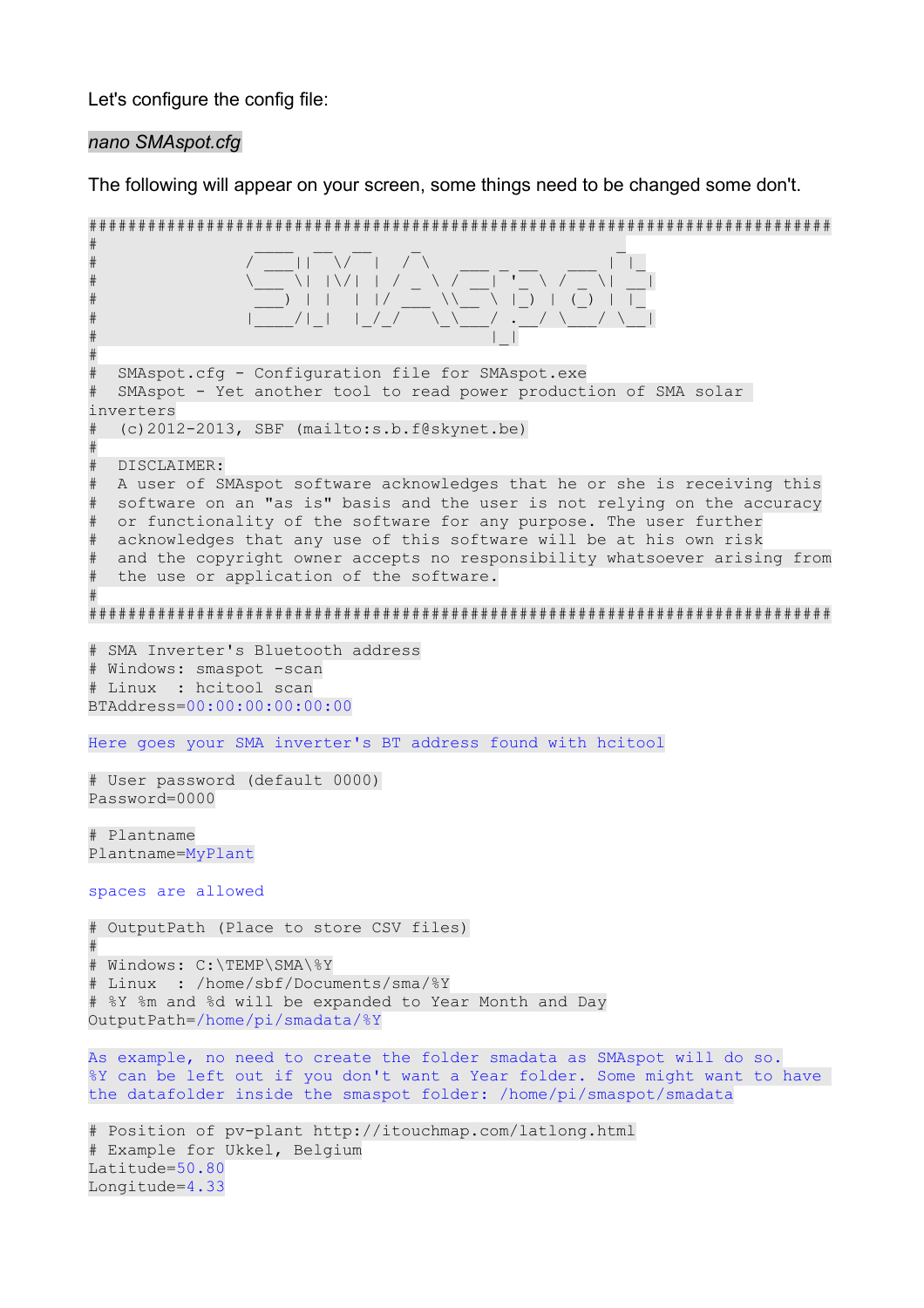Search for the correct position on the site. This will be used to calculate sunrise and sunset. # Calculate Missing SpotValues # If set to 1, values not provided by inverter will be calculated # eg: Pdc1 = Idc1 \* Udc1 CalculateMissingSpotValues=1 # DateTimeFormat (default %d/%m/%Y %H:%M:%S) # For details see strftime() function # http://www.cplusplus.com/reference/clibrary/ctime/strftime/ DateTimeFormat=%d/%m/%Y %H:%M:%S # DateFormat (default %d/%m/%Y) DateFormat=%d/%m/%Y # DecimalPoint (comma/point default comma) DecimalPoint=comma # TimeFormat (default %H:%M:%S) TimeFormat=%H:%M:%S # SynchTime (default 0 = Off) # If set to 1 and Inverter time differs more than 1min from pc time, # the Inverter time is synchronised with pc time # Some inverters don't have a real-time clock SynchTime=1 # SunRSOffset # Offset to start before sunrise and end after sunset (0-3600 - default 900 seconds) SunRSOffset=900 ########################### ### CSV Export Settings ### ########################### # With CSV\_\* settings you can define the CSV file format # CSV\_Export (default 1 = Enabled) # Enables or disables the CSV Export functionality CSV\_Export=1 If you only want upload to PVOutput and there is no need for .csv files, choose option 0 # CSV\_ExtendedHeader (default 1 = On) # Enables or disables the SMA extended header info (8 lines) # sep=; # Version CSV1|Tool SMAspot|Linebreaks CR/LF|Delimiter semicolon| Decimalpoint comma|Precision 3 # etc... # This is usefull for manual data upload to pvoutput.org CSV\_ExtendedHeader=1 # CSV\_Header (default 1 = On) # Enables or disables the CSV data header info (1 line) # dd/MM/yyyy HH:mm:ss;kWh;kW # This is usefull for manual data upload to pvoutput.org # If CSV ExtendedHeader is enabled, CSV Header is also enabled CSV\_Header=1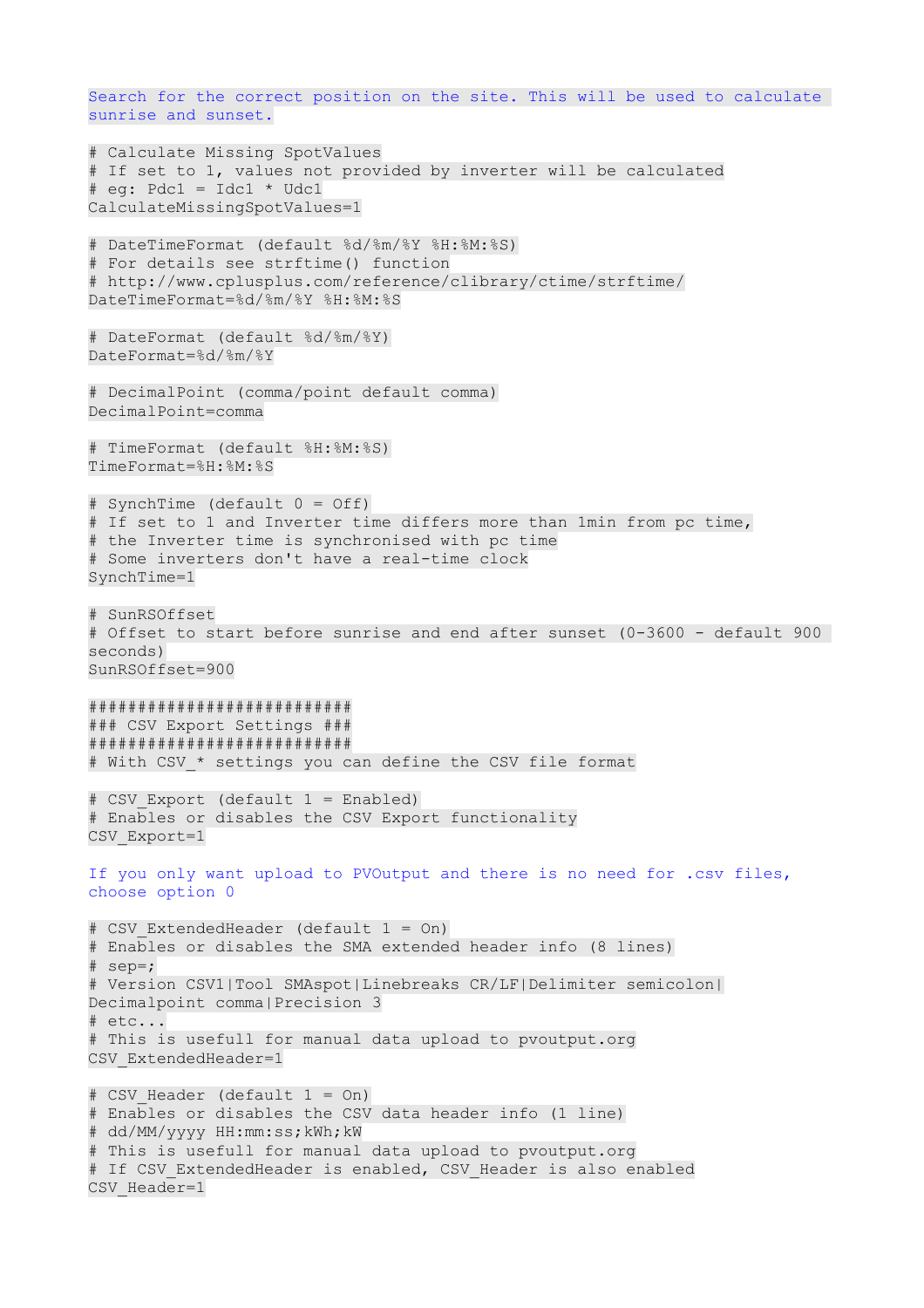```
# CSV_SaveZeroPower (default 1 = On)
# When enabled, daily csv files contain all data from 00:00 to 23:55
# This is usefull for manual data upload to pvoutput.org
CSV_SaveZeroPower=1
# CSV_Delimiter (comma/semicolon default semicolon)
CSV_Delimiter=semicolon
# CSV_Spot_TimeSource (Inverter|Computer default Inverter)
CSV Spot TimeSource=Inverter
#################################
### Online Monitoring Systems ###
#################################
#
# In the future, multiple online monitoring systems can be defined
# Here we can activate the ones we like
#
################################
### PVoutput Upload Settings ###
################################
# PVoutput (default 0 = Disabled)
# Enables or disables the upload functionality to pvoutput.org
# When enabled, be sure to use -u switch on the command line
PVoutput=1
Default there is no upload to PVOutput, but this is what we want so option 1
```
#PVoutput\_SID #Sets PVoutput System ID PVoutput\_SID=00001

Of course yours is needed

#Pvoutput\_Key #Sets PVoutput API Key PVoutput Key=12347babcge2a9d50aklm0ael1t323737f6d1ab3a8f1337

likewise

```
# VOltageLogging sets AC or DC logging.
# Possible values are:
# MAX(AC) (default)
# AC(PH1) or AC(PH2) or AC(PH3)
# MAX(DC) or DC(ST1) or DC(ST2)
VoltLogging=MAX(AC)
```
In case you want something else logged

Save and exit, Ctrl-O and Ctrl-X

Let's place this config file in it's right spot

*cp SMAspot.cfg /home/pi/smaspot/bin/Release*

and test it

cd bin/Release *./SMAspot -v -u*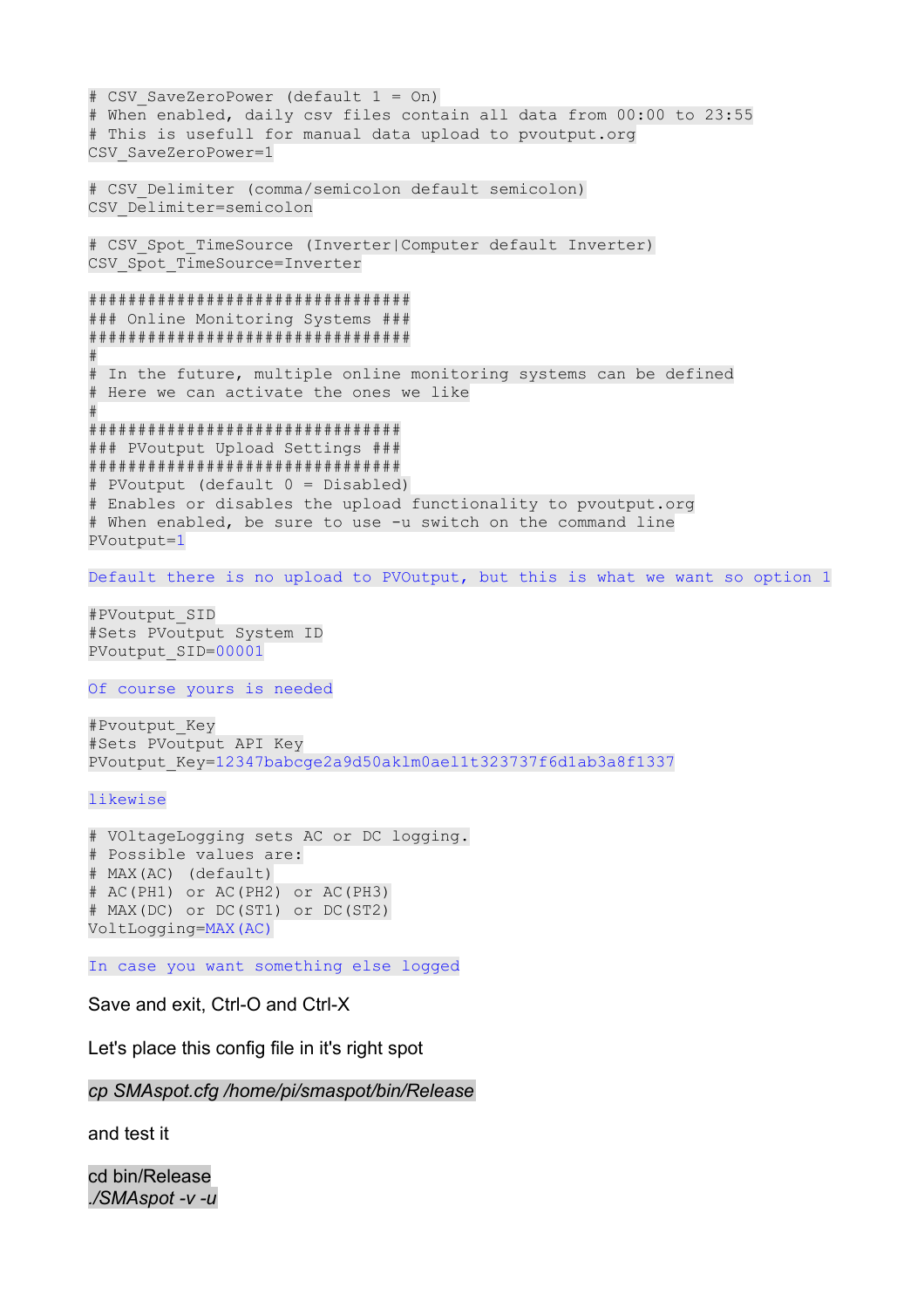```
If all went well:
SMAspot V2.0.6
Yet another tool to read power production of SMA solar inverters
(c) 2012-2013, SBF (http://code.google.com/p/sma-spot)
Commandline Args: -v -u
Mon Jun 10 14:30:51 2013: INFO: Starting...
sunrise: 05:24
sunset : 22:00
Connecting to XX:XX:XX:15:D3:E7 (1/10)
Initializing...
SMA netID=01
Serial Nr: XXXXABE5 (XXXXXX6197)
BT Signal=64% <<---- The strenght of the BT signal, if low, consider placing the
Pi closer to the SMA inverter
Logon OK
Local PC Time: 10/06/2013 14:30:52
Inverter Time: 10/06/2013 14:31:37
Time diff (s): -45TZ offset (s): 7200
Device Name: SN: 2002133758
Device Class: Solar Inverters
Device Type: SB1600TL
Software Version: 12.12.205.R
Serial number: 2002133758
Device Status: OK
GridRelay Status: ?
Energy Production:
      EToday: 1.875kWh
     ETotal: 8341.071kWh
     Operation Time: 9241.46h
     Feed-In Time : 8945.33h
DC Spot Data:
      String 1 Pdc: 0.000kW - Udc: 0.00V - Idc: 0.000A
      String 2 Pdc: 0.000kW - Udc: 0.00V - Idc: 0.000A
AC Spot Data:
     Phase 1 Pac : 0.000kW - Uac: 0.00V - Iac: 0.000A
     Phase 2 Pac : 0.000kW - Uac: 0.00V - Iac: 0.000A
                    0.000kW - Uac: 0.00V - Iac: 0.000A
     Total Pac : 0.000kW
Grid Freq. : 0.00Hz
Current Inverter Time: 10/03/2013 19:33:29
Inverter Wake-Up Time: 10/03/2013 07:50:06
Inverter Sleep Time : 10/03/2013 18:14:51
ExportSpotDataToCSV()
********************
* ArchiveDayData() *
********************
startTime = 513BBEF0 -> 10/03/2013 00:00:00
ExportDayDataToCSV()
**********************
* ArchiveMonthData() *
*******************
startTime = 51308A30 -> 01/03/2013 12:00:00
ExportMonthDataToCSV()
PVOutputExport()
OK 200: Added StatusMon Jun 10 14:30:54 2013: INFO: Done.
```
A data folder is created, as specified in the config file and your first data on PVOutput should be there!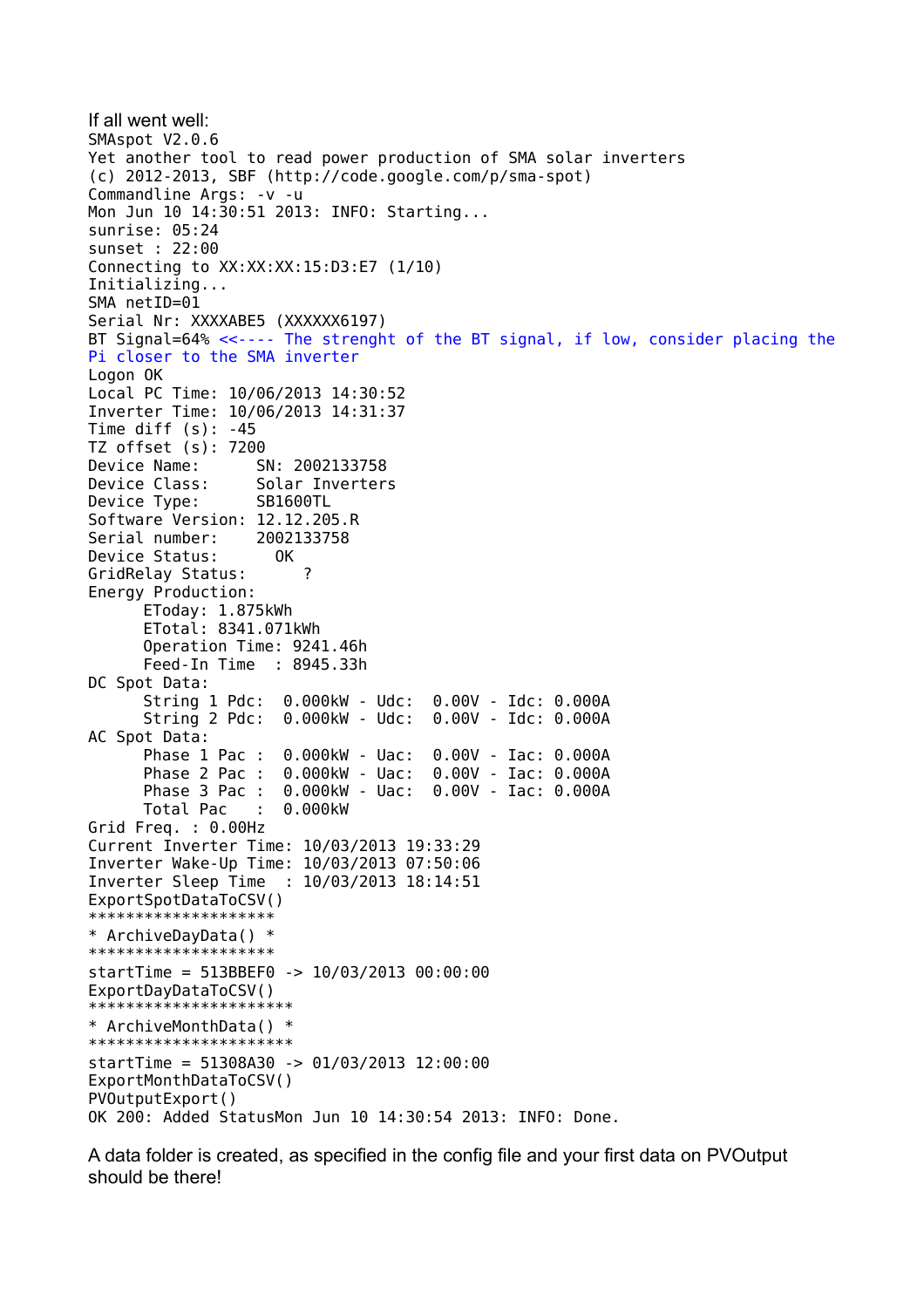## **Now for the magic to happen itself**

The part of the automatic upload. A small script is created, which will be executed by cronjob, so smaspot is run every 5 minutes:

For update reasons this (and other scripts) are placed in a separate folder

*cd /home/pi/ mkdir scripts cd /home/pi/scripts nano smaspot.sh*

#!/bin/bash cd /home/pi/smaspot/bin/Release ./SMAspot -v -u

After the script is written with nano, save and exit. Ctrl-O and Ctrl-X

This script needs to be executable:

*sudo chmod 755 smaspot.sh*

test the script:

*./smaspot.sh*

Start a cronjob:

*crontab -e*

Add this line:  $*/5$  6-23  $*$   $*$  /home/pi/scripts/smaspot.sh > /dev/null Press Ctrl-O, Enter (proposed filename is oké), Ctrl-X You should see the message "crontab: installing new crontab"

This will make the above script to run every 5 minutes between 6.00 and 23.00 hours. If you want it to run for 24hrs, just replace 6-23 with \*

**Changelog 0.1**

The extra '> /dev/null' is added, because otherwise the root will send an email every 5 minutes to user pi, just to say that everything went well. Including the complete output from ./SMAspot -v -u. By sending it to /dev/null it is considered to be lost in a big black hole.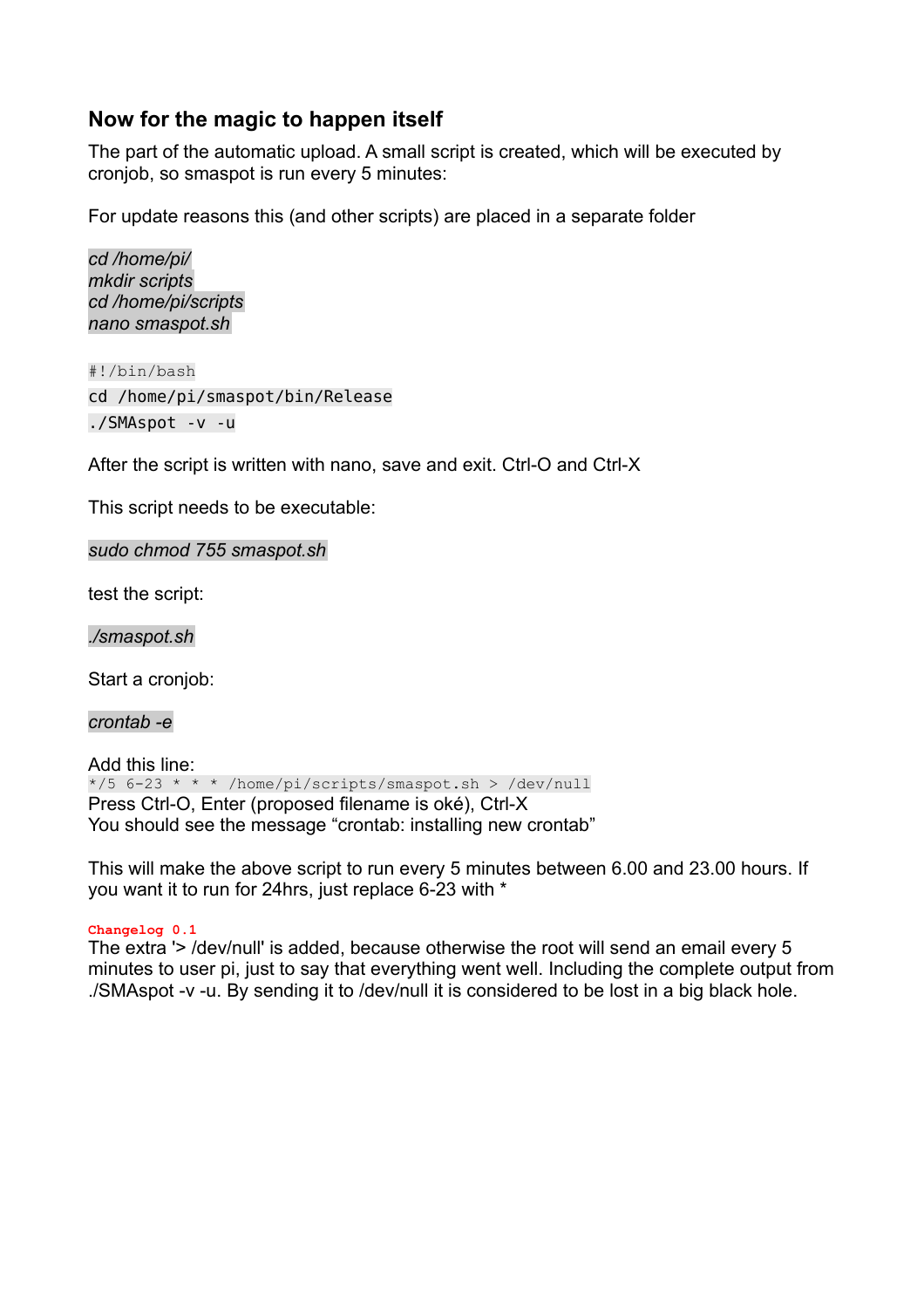## **Final**

Keep an eye on PVOutput during the day. You should see the values being updated. The Pi will be doing it's work 24/7 for the rest of his life.....

For a correct shutdown:

## *sudo shutdown -h now*

place it where ever suitable and connect again: no command needed. The cronjob remembers what to do an so the upload to PVOutput continues.

# **Have fun with SMAspot on your Raspberry Pi**

Don't forget these: <http://www.pvoutput.org/listteam.jsp?tid=502> <http://www.pvoutput.org/listteam.jsp?tid=613>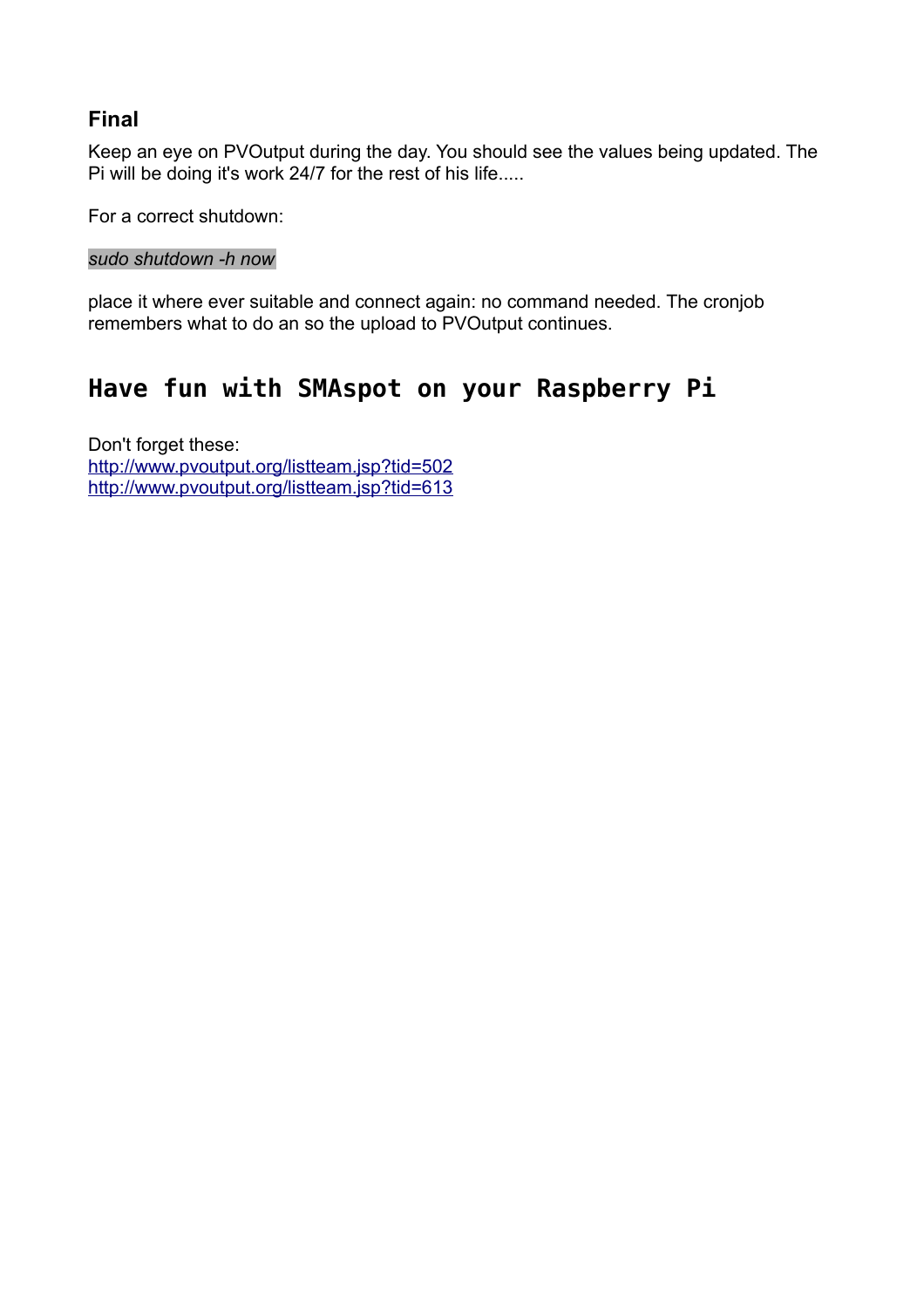#### **Changelog 0.1**

Some might experience the Pi to be stuck in the middle of something and not responding anymore. This might have to do with the wifi-connection, an usb-conflict or perhaps the BT-dongle is working it's magic. The solution for most of the time is to pull out and plug in again the power supply.

## **Watchdog**

However a watchdog can be installed, who reboots the Pi when it is gonna hang itself and send an email when this happened. This program also works without the email notification, so the first part below is optional.

#### **Changelog 0.4**

Watchdog and it's components need to be installed on the sd-card not on the usb-stick

#### **mail**

First we have to install some additional software packages:

*sudo apt-get install sendmail-bin sudo apt-get install sensible-mda sudo apt-get install mutt*

Let's retrieve and configure the configfile .muttrc

*cd /home/pi wget<http://cache.gawker.com/assets/images/lifehacker/2010/06/muttrc-gmail.txt> mv muttrc-gmail.txt .muttrc nano .muttrc*

Edit the first six 6 lines of the file to match your gmail account info. Since I do have a gmail account I didn't investigate what to change to set this up for another mail-account

Edit the file /etc/hosts:

#### *sudo nano /etc/hosts*

| 127.0.0.1 | localhost                            |
|-----------|--------------------------------------|
| : : 1     | localhost ip6-localhost ip6-loopback |
| fe00::0   | ip6-localnet                         |
| ff00::0   | ip6-mcastprefix                      |
| ff02: : 1 | ip6-allnodes                         |
| ff02:2    | ip6-allrouters                       |
|           |                                      |

*127.0.1.1 raspberrypi*

#### In this file we change the first line to:

*127.0.0.1 raspberrypi.local. raspberrypi*

save and exit (Ctrl+O, Ctrl-X)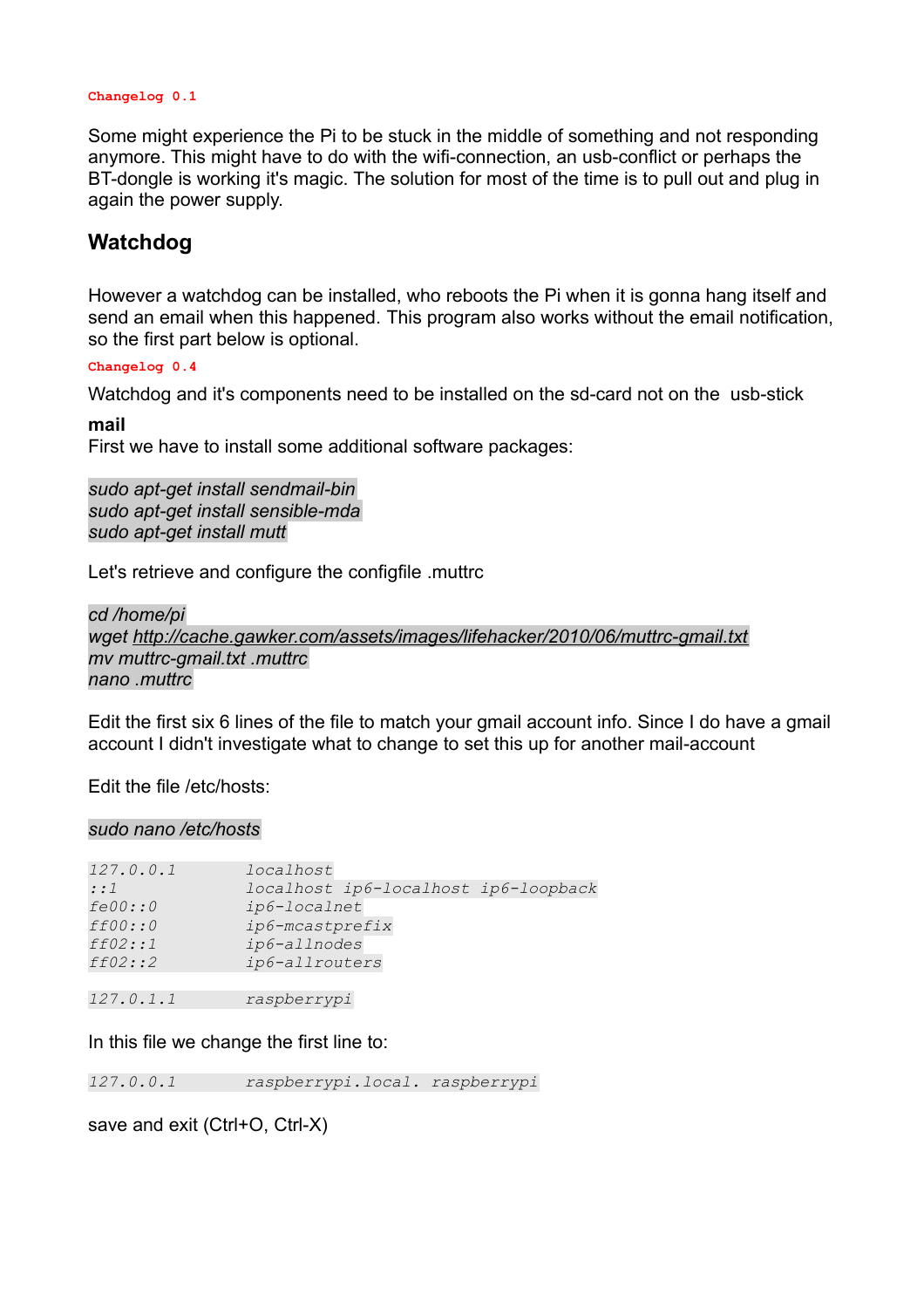## **Mail notification**

*cd /home/pi mkdir bin cd bin sudo nano mailIP*

In this mailIP file we enter the following:

#!/bin/sh mailreciever=YOURMAIL This can be any mailaddress today=\$(date) my ip=`ifconfig | grep 'inet addr:'| grep  $-v$  '127.0.0.1' | cut -d: -f2 | awk '{print \$1}'` my\_pi="Your RaspberryPi has rebooted! " message="Your Pi has rebooted at \$today. Current IP address = \$my\_ip" echo \$message > message.txt mutt -s "\${my\_pi}" \${mailreciever} < message.txt

Save as usual and make it executable:

#### *sudo chmod 0755 mailIP*

Test the mail notification and see if you get an email in the specified mailbox:

#### *./mailIP*

It seems nothing is happening, but you will receive 'immediately' an email in the specified mailbox. And there is a file called message.txt in the bin folder:

pi@raspberrypi ~/bin \$ cd /home/pi/bin pi@raspberrypi ~/bin \$ ./maillP pi@raspberrypi ~/bin \$ ls -l total 8 -rwxr-xr-x 1 root root 336 Mar 23 19:12 mailIP -rw-r--r-- 1 pi pi 90 Apr 29 21:37 message.txt

Now we want to make sure that the script gets run when the Raspberry Pi boots.

Therefore edit the file /etc/rc.local:

#### *sudo nano /etc/rc.local*

Add this above the line with '*exit 0'*:

*sudo /home/pi/bin/mailIP &*

Make sure the rc.local can be executed:

*sudo chmod 0755 /etc/rc.local*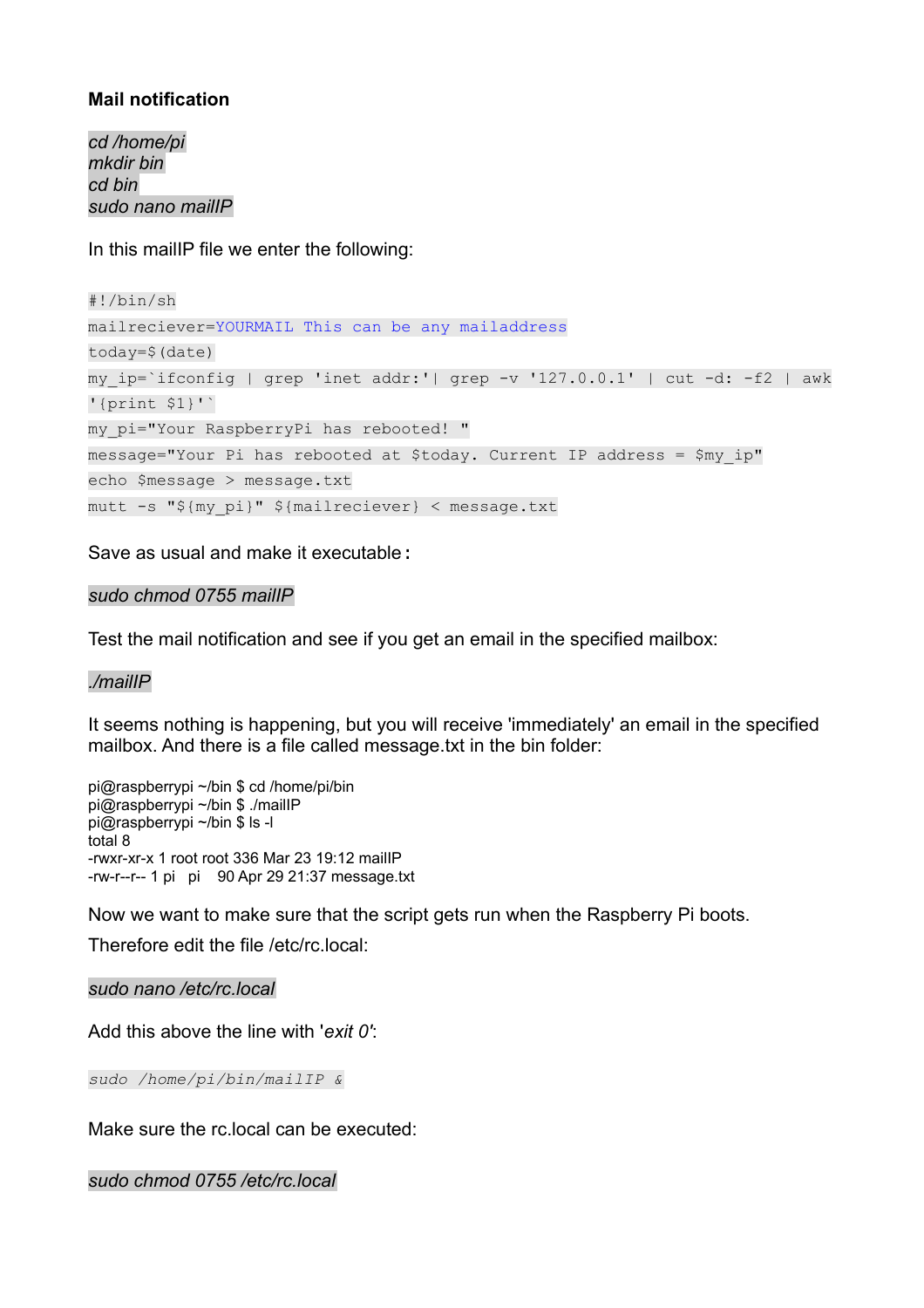I had to put a copy of .muttrc in the /root folder for this to work

*sudo bash cp /home/pi/.muttrc /root exit*

After the command *sudo bash*, the commandline starts with a #, enter the line *cp /home/pi/.muttrc /*root and hit enter. To go back to the normal commandline with \$ you need the command *exit*

Easiest way to test all above:

*sudo reboot*

#### **The real Watchdog with auto-reboot**

Watchdog can also be run without the mail notification:

*sudo modprobe bcm2708\_wdog sudo nano /etc/modules*

Add the following:

bcm2708\_wdog

save and exit (Ctrl+O, Ctrl-X)

Install the watchdog daemon:

*sudo apt-get install watchdog chkconfig chkconfig watchdog on sudo /etc/init.d/watchdog start sudo nano /etc/watchdog.conf*

Uncomment (delete the #) the lines in this config file with:

 $max-load-1 = 24$ watchdog-device = /dev/watchdog

Watchdog is now setup, in case you choose the mail notification option, I do hope you don't get to much mails.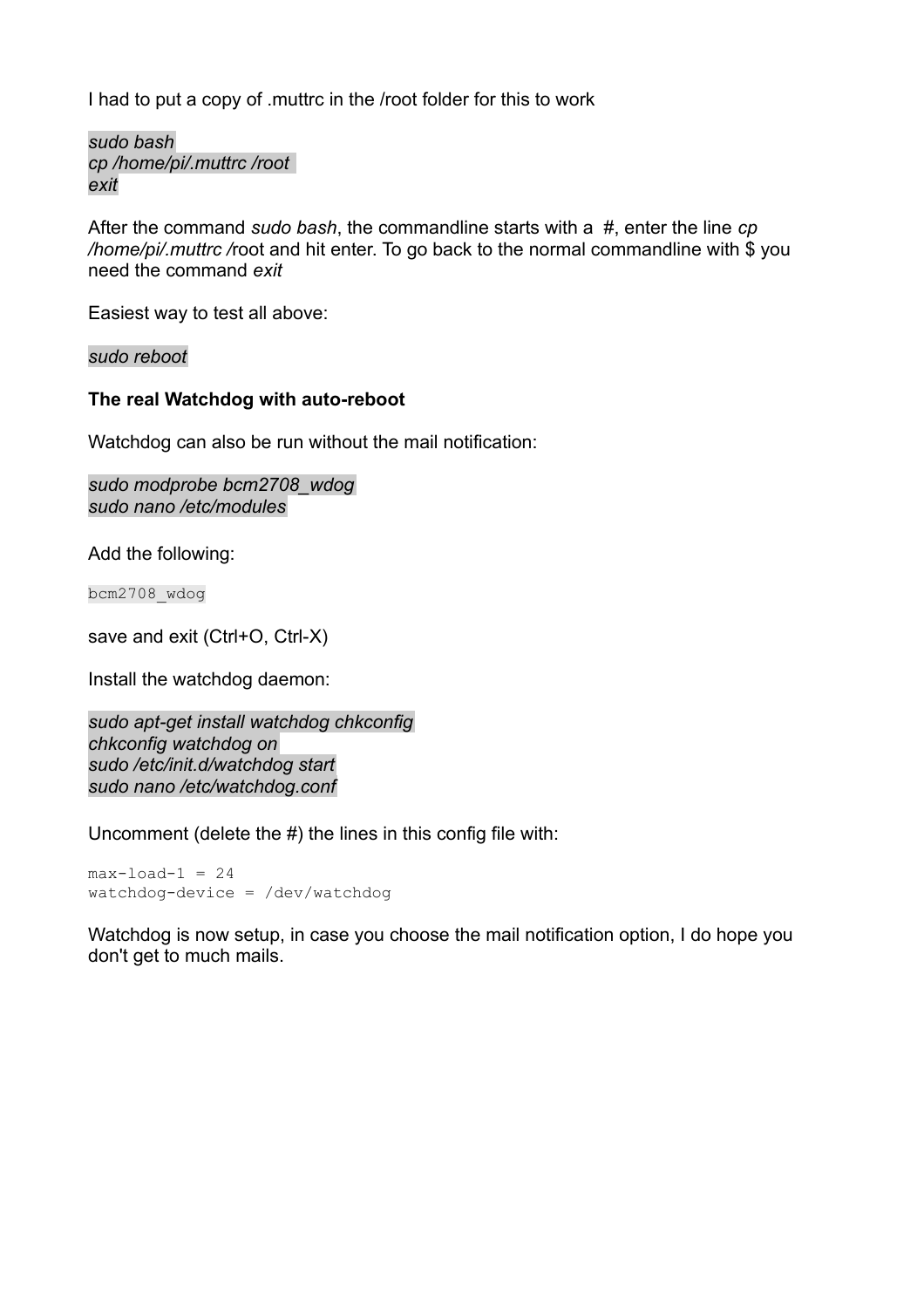## **Cleanup the data folder**

SMAspot produces a daily, a monthly and a Spot .csv file. Last one containing very different spot values from your inverter. In case you don't need this info I wrote this little cleanup script

#### **Changelog 0.4**

Dont not forget to use the right folder navigation

*cd /home/pi/scripts nano cleanup.sh*

#!/bin/bash cd /home/pi/smadata/%Y sudo rm \*Spot\* smadata/%Y depends on your original setup*. In case of %Y ,which is now 2013, next year the script won't work unless you change it in 2014.*

Save and exit (Ctrl-O, Ctrl-X)

Make executable:

*sudo chmod 755 cleanup.sh*

and test:

*./cleanup.sh*

We edit the cronjob which runs SMAspot every five minutes, so every night at 23.30 the cleanup.sh also gets executed

*crontab -e*

Add the next line:

30 23 \* \* \* /home/pi/scripts/cleanup.sh > /dev/null

Possible output is send to /dev/null to avoid growing logfiles

Press Ctrl-O, Enter (proposed filename is oké), Ctrl-X You should see the message "crontab: installing new crontab"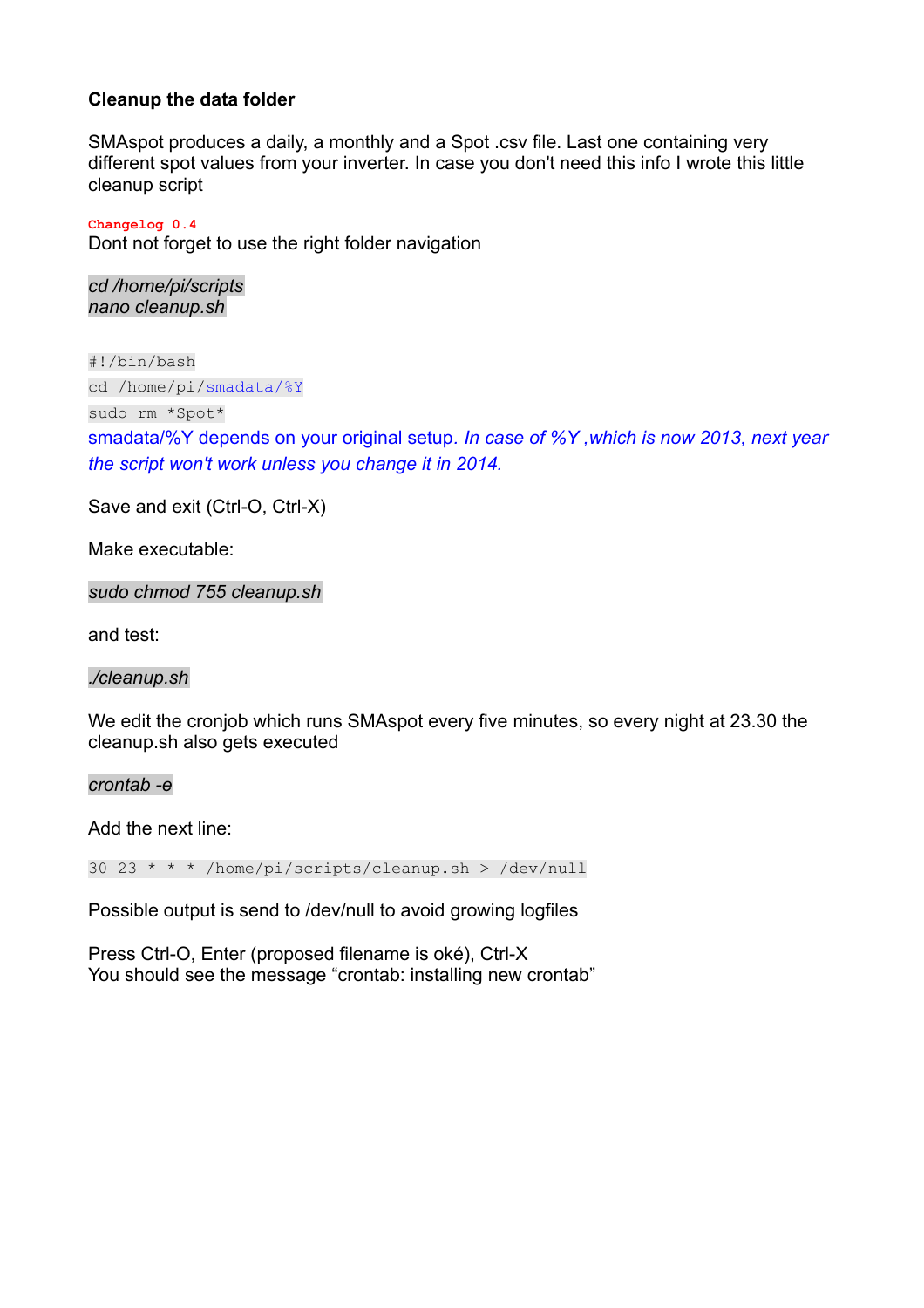## **Install SMAspot on an usb-stick**

Installing SMAspot and its output on an usb-stick makes the Pi to read/write less on the sd-card and thus make it less vulnerable to crash.

*cd /mnt sudo mkdir usb*

Attach an usb-stick

*dmesg | tail*

The message you receive is about the non mounted usb-stick called *sda* (presuming this is the only attached usb-stick) otherwise it could be sdb or sdc

[ 588.238008] sd 0:0:0:0: [sda] Attached SCSI removable disk

To know which filesystem is used:

#### *sudo blkid /dev/sda1*

The result kinda looks like:

```
pi@raspberry /mnt $ blkid /dev/sda1 
/dev/sda1: UUID="b395cd0c-0a2c-4cb5-9415-64564643d221" TYPE="vfat"
```
Where vfat is another name for fat32

Since the Pi has a Linux OS we are gonna change the FS on the stick to ext2

#### **!! make sure you definitely know which device is the USB stick, since this change is gonna format everything on it!!**

#### *sudo mkfs -t ext2 /dev/sda1*

Now we mount the usb-stick to it's mountpoint made earlier:

*sudo mount /dev/sda1 -t ext2 /mnt/usb*

Make the stick owned by the SMAspot user (pi):

*sudo chown pi:pi /mnt/usb*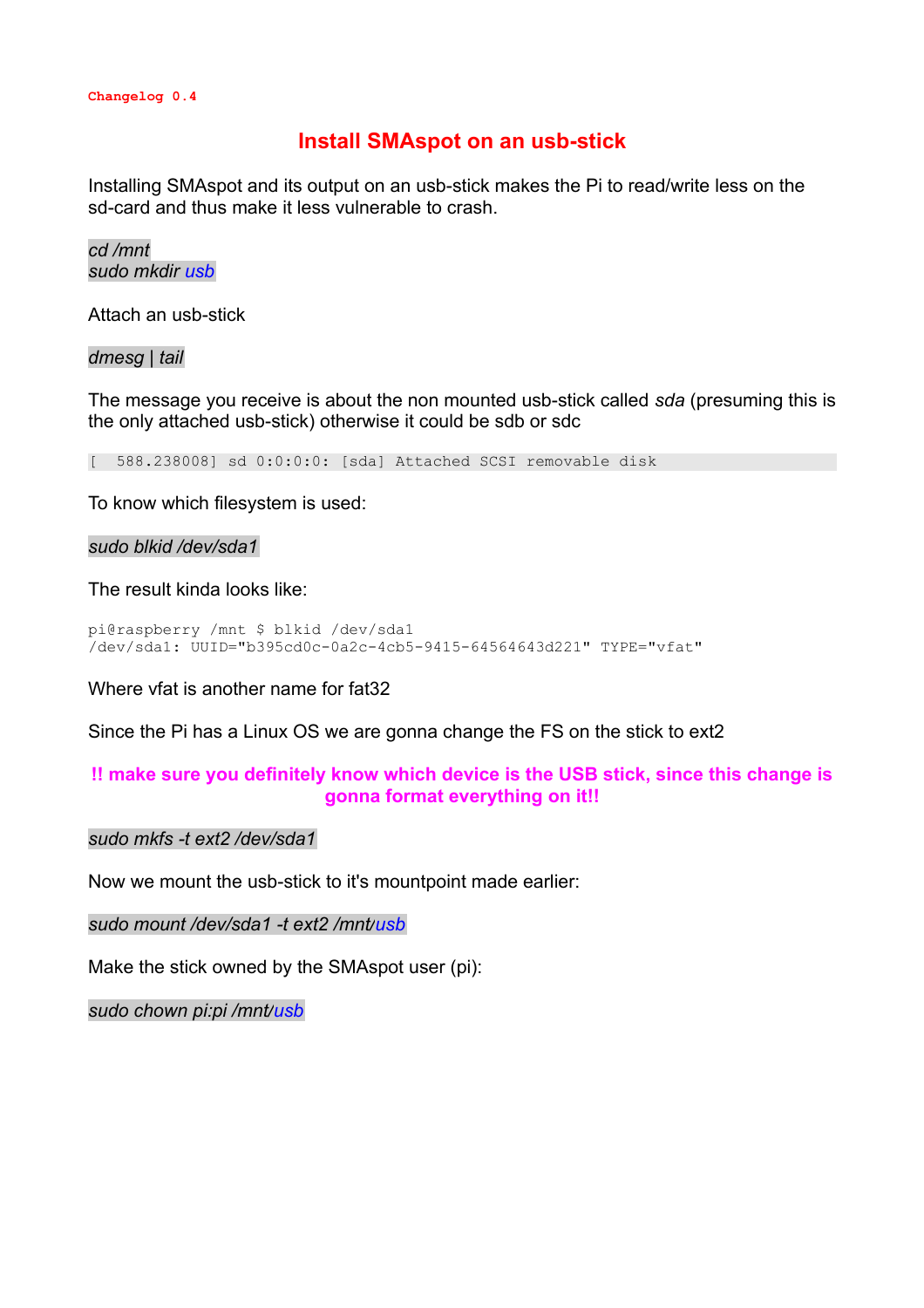Let's make sure the stick get automatically mounted when the Pi is started:

*sudo nano /etc/fstab*

Add the following:

/dev/sda1 /mnt/usb ext2 rw,noatime,defaults 0 0

Use <TAB> between entries and because there is only 1 partition on the usb-stick, you have to use /dev/sda**1**

Let's reboot and see if the stick is automatically mounted:

*sudo shutdown -r now*

After login, navigate to the stick and create the folder for SMAspot

*cd /mnt/usb mkdir smaspot cd smaspot*

> The rest of the installation is described above. Don't forget to read */mnt/usb* instead of */home/pi*

Go to **\*\***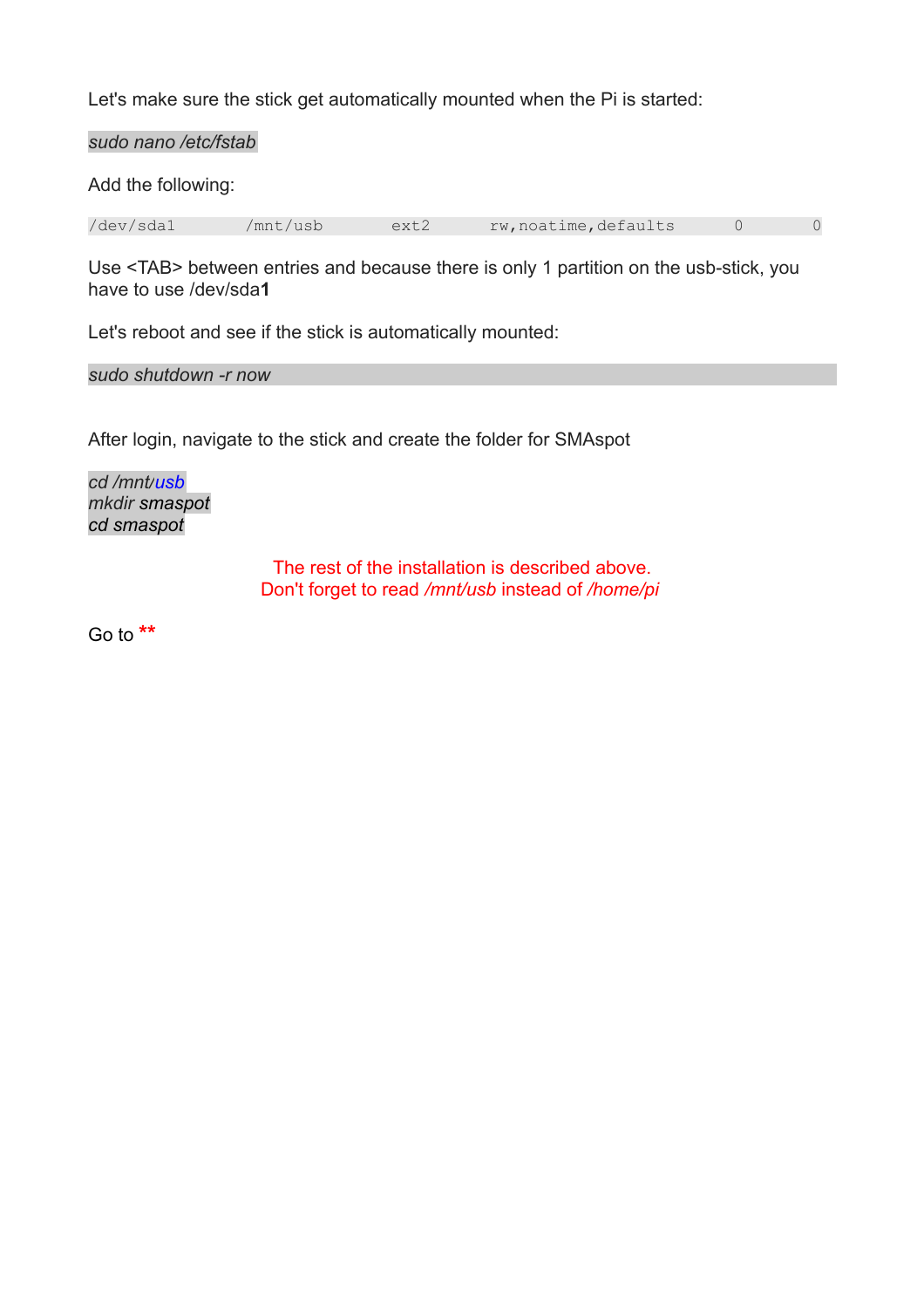#### **Changelog 0.5**

#### **Update procedure**

In case you want to update your SMAspot installation, here are some easy steps to follow:

Go to the original folder where SMAspot was installed and create a new folder:

*cd /home/pi mkdir smaspot\_new cd /home/pi/smaspot\_new*

In this new folder the steps are similar to the original installation, only with the new version of SMAspot:

*wget https://sma-spot.googlecode.com/files/SMAspot\_SRC\_new\_Linux\_Win32.tar tar -xvf SMAspot\_SRC\_new\_Linux\_Win32.tar*

Compile the new SMAspot and afterwards in case it went oké remove the source code:

*make release rm SMAspot\_SRC\_new\_Linux\_Win32.tar*

After compiling is done, there is a new folder in your smaspot new folder called bin, and in bin there is the subfolder Release. In the Release folder is the actual SMAspot software. Make sure you are in the smaspot new folder (if you didn't move you are still there):

Make sure the config file hasn't been changed since last time and if so you can copy the original SMAspot.cfg to the new version:

*cd /home/pi/smaspot/bin/Release cp SMAspot.cfg /home/pi/smaspot\_new/bin/Release/*

and test it

cd /home/pi/smaspot\_new/bin/Release *./SMAspot -v -u*

If all went well: SMAspot V2.0.new Yet another tool to read power production of SMA solar inverters (c) 2012-2013, SBF (http://code.google.com/p/sma-spot) Commandline Args: -v -u Mon Jun 10 14:30:51 2013: INFO: Starting... sunrise: 05:24 sunset : 22:00 Connecting to XX:XX:XX:15:D3:E7 (1/10) Initializing... SMA netID=01 Serial Nr: XXXXABE5 (XXXXXX6197) BT Signal=64% <<---- The strenght of the BT signal, if low, consider placing the Pi closer to the SMA inverter Logon OK Local PC Time: 10/06/2013 14:30:52 Inverter Time: 10/06/2013 14:31:37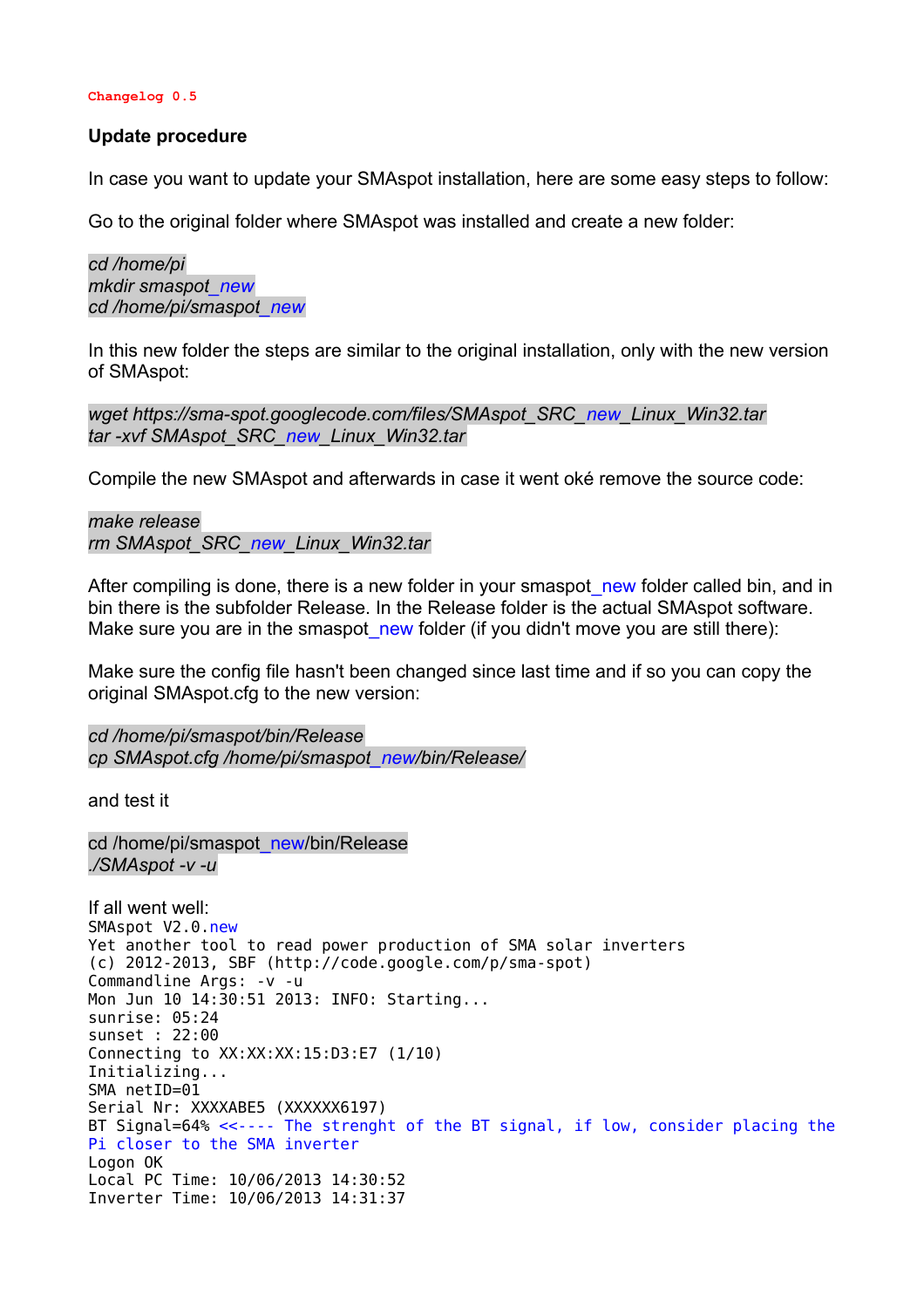```
Time diff (s): -45
TZ offset (s): 7200
Device Name: SN: 2002133758
Device Class: Solar Inverters
Device Type: SB1600TL
Software Version: 12.12.205.R
Serial number: 2002133758
Device Status: OK
GridRelay Status: ?
Energy Production:
      EToday: 1.875kWh
      ETotal: 8341.071kWh
     Operation Time: 9241.46h
     Feed-In Time : 8945.33h
DC Spot Data:
     String 1 Pdc: 0.000kW - Udc: 0.00V - Idc: 0.000A
      String 2 Pdc: 0.000kW - Udc: 0.00V - Idc: 0.000A
AC Spot Data:
     Phase 1 Pac : 0.000kW - Uac: 0.00V - Iac: 0.000A
     Phase 2 Pac : 0.000kW - Uac: 0.00V - Iac: 0.000A
     Phase 3 Pac : 0.000kW - Uac: 0.00V - Iac: 0.000A
     Total Pac : 0.000kW
Grid Freq. : 0.00Hz
Current Inverter Time: 10/03/2013 19:33:29
Inverter Wake-Up Time: 10/03/2013 07:50:06
Inverter Sleep Time : 10/03/2013 18:14:51
ExportSpotDataToCSV()
*******************
* ArchiveDayData() *
******************
startTime = 513BBEF0 -> 10/03/2013 00:00:00
ExportDayDataToCSV()
**********************
* ArchiveMonthData() *
**********************
startTime = 51308A30 -> 01/03/2013 12:00:00
ExportMonthDataToCSV()
PVOutputExport()
OK 200: Added StatusMon Jun 10 14:30:54 2013: INFO: Done.
```
A data folder is created, as specified in the config file and your first data with the new version on PVOutput should be there!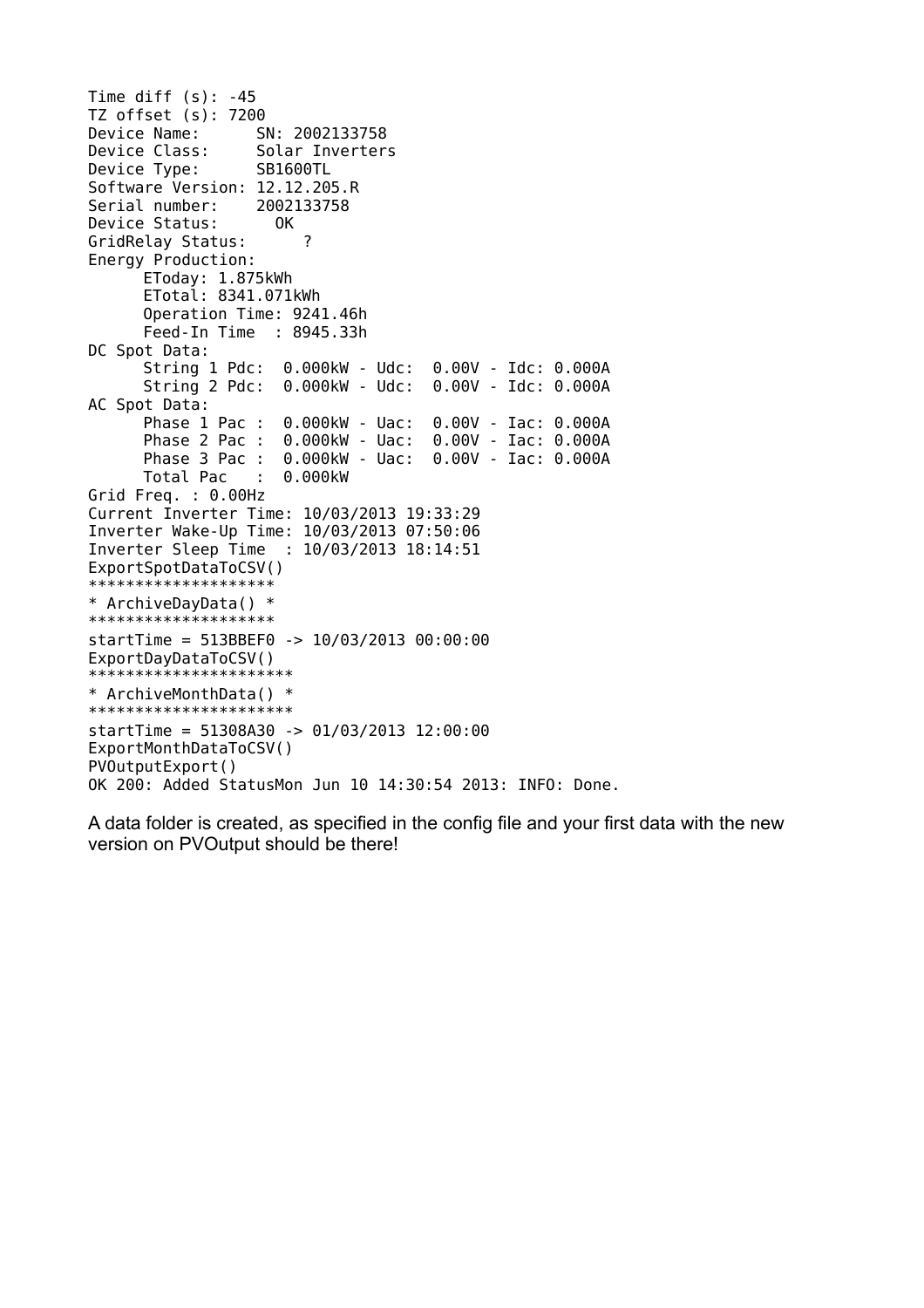#### **Option**

There are two ways of letting the Pi use the new installed version of SMAspot. One involves editing the script(1) that runs SMAspot the other involves some moving(2) around files. Please read further for both of them to be explained

## **/Option**

## **(1)**

Now it's time to let your Pi know, that it needs to use the new version:

### *crontab -e*

place an # in front of this line: \*/5 6-23 \* \* \* /home/pi/scripts/smaspot.sh > /dev/null

Press Ctrl-O, Enter (proposed filename is oké), Ctrl-X You should see the message "crontab: installing new crontab". Because of the # in front of the line this new cronjob does nothing.

Now we are gonna edit the original script:

*cd /home/pi/scripts nano smaspot.sh*

#!/bin/bash cd /home/pi/smaspot\_new/bin/Release ./SMAspot -v -u

change the foldername to the new one and save on exit

Start the cronjob again:

#### *crontab -e*

Remove the # in front of this line: \*/5 6-23 \* \* \* /home/pi/scripts/smaspot.sh > /dev/null

Press Ctrl-O, Enter (proposed filename is oké), Ctrl-X You should see the message "crontab: installing new crontab"

The new cronjob will now use the newly installed version of SMAspot. If you satisfied with the new build and everything goes oké you can simply remove the old SMAspot folder, if not change the script back to the way it was and your old version of SMAspot will be used.

This last commando completely removes the (original) smaspot folder, it's subfolder and all content within. Make sure you point to the right folder!

*cd /home/pi sudo rm -r smaspot/*